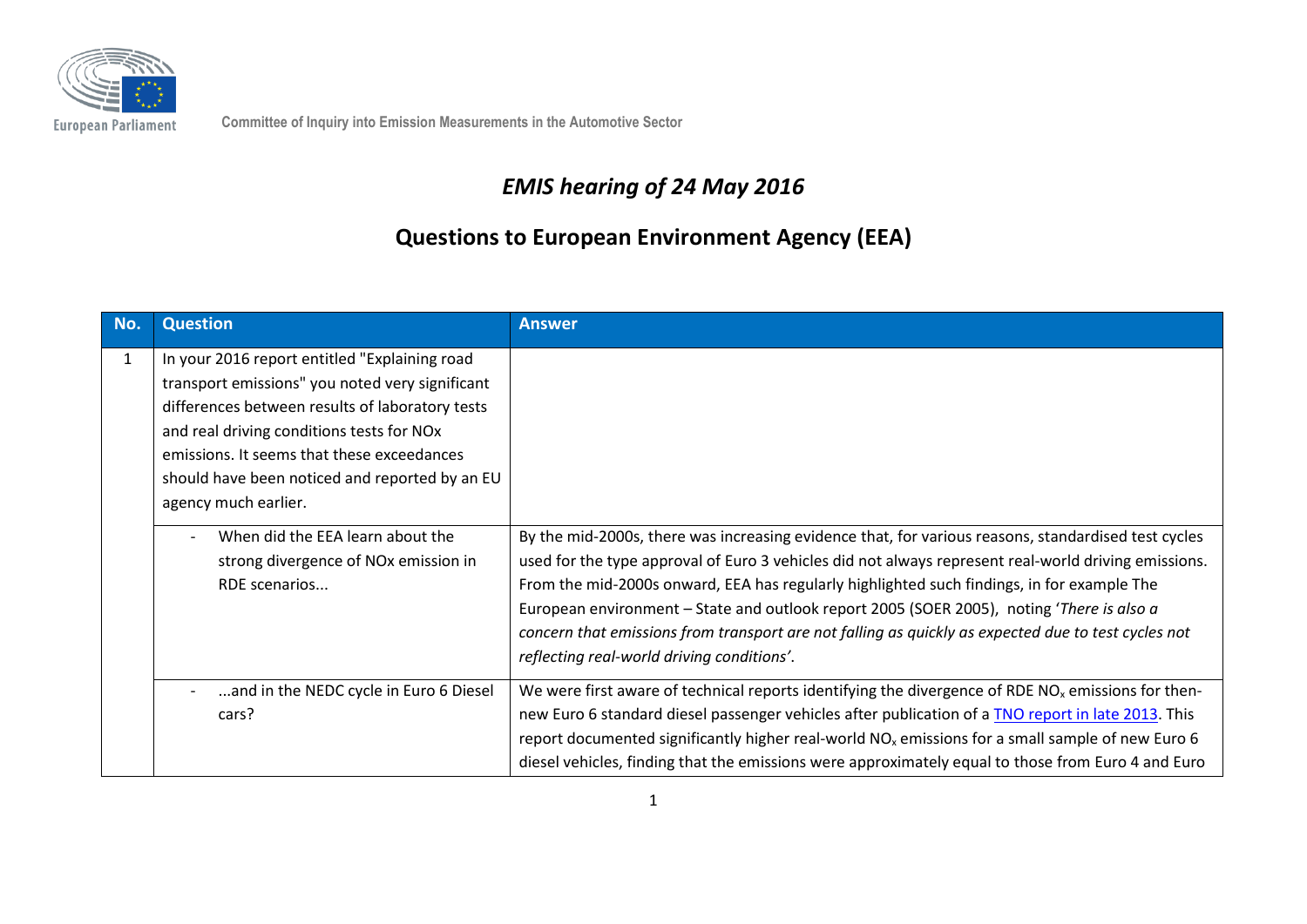|                               | 5 diesel passenger vehicles.                                                                                                                                                                                                                                                                                                                                                                                                                                                                                                                                                                                                                                                                                                                       |
|-------------------------------|----------------------------------------------------------------------------------------------------------------------------------------------------------------------------------------------------------------------------------------------------------------------------------------------------------------------------------------------------------------------------------------------------------------------------------------------------------------------------------------------------------------------------------------------------------------------------------------------------------------------------------------------------------------------------------------------------------------------------------------------------|
| What did the EEA do about it? | EEA took action in line with our mandate defined by the European Parliament and Council as an<br>environmental information and knowledge provider, specifically highlighting the on-going problem<br>of higher real-world emissions in this case. The Regulation establishing the EEA and the European<br>environment and information network ((EC) No 401/2009 codified) specifies our operational<br>mandate: to provide the Community and Member States with 'objective, reliable and comparable<br>information at European level enabling them to take the requisite measures to protect the<br>environment, to assess the results of such measures and to ensure that the public is properly<br>informed about the state of the environment'. |
|                               | In practical terms, EEA therefore both provides independent information on the environment and<br>supports policy implementation by working with Member States and Commission services on e.g.<br>the reporting of a number of environmental data flows required under EU legislation, such as:                                                                                                                                                                                                                                                                                                                                                                                                                                                    |
|                               | reporting of CO <sub>2</sub> emissions [laboratory test cycle] from new passenger cars and vans;                                                                                                                                                                                                                                                                                                                                                                                                                                                                                                                                                                                                                                                   |
|                               | reporting of national emission inventory data for GHGs and air pollutants including real-<br>world emission estimates for the road transport sector.                                                                                                                                                                                                                                                                                                                                                                                                                                                                                                                                                                                               |
|                               | The EEA has not been given any role in the testing or monitoring of vehicle emissions, nor does the<br>EEA have any inspection capacity. As an information provider, EEA has regularly and repeatedly<br>brought to the attention of decision makers the discrepancies between real-world and test cycle<br>emissions and the subsequent implications for air quality ( $NOx$ ) and climate change ( $CO2$ ). This was<br>done through a number of publications, press releases etc. including:                                                                                                                                                                                                                                                    |
|                               | EEA's 5 yearly State and Outlook reports on the Environment (SOER) (2005, 2010 and 2015);                                                                                                                                                                                                                                                                                                                                                                                                                                                                                                                                                                                                                                                          |
|                               | Annual Transport and Environment Reporting Mechanism (TERM) reports from 2004<br>onward;                                                                                                                                                                                                                                                                                                                                                                                                                                                                                                                                                                                                                                                           |
|                               | Annual 'Air Quality in Europe' reports each year from 2011 onward;                                                                                                                                                                                                                                                                                                                                                                                                                                                                                                                                                                                                                                                                                 |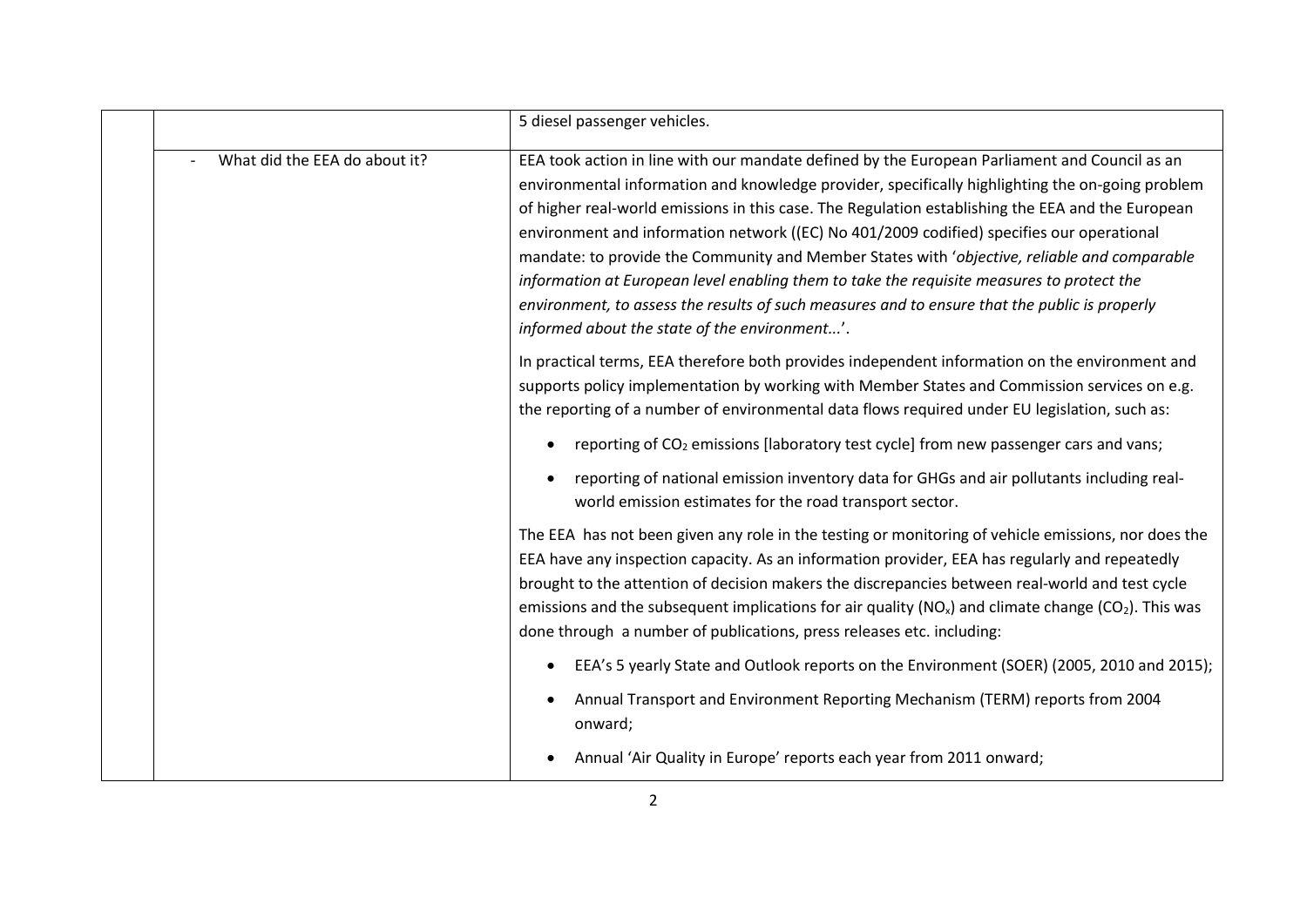|                                                                             | Annual reports documenting emission inventory data (real-world emissions) reported by<br>Member States under the National Emissions Ceilings Directive, from 2010 onward;                           |
|-----------------------------------------------------------------------------|-----------------------------------------------------------------------------------------------------------------------------------------------------------------------------------------------------|
|                                                                             | Reports on cars and vans CO <sub>2</sub> reporting (test cycle emissions) from 2014 onward.<br>$\bullet$                                                                                            |
|                                                                             | These reports were circulated widely to the European institutions and Member States.                                                                                                                |
|                                                                             | As part of our role supporting Member States with reporting of environmental data, for more than<br>a decade EEA has also supported inclusion of new research findings on real-world emissions into |
|                                                                             | successive updates of the COPERT road transport emission model used by many Member States for                                                                                                       |
|                                                                             | the reporting of real-world $NOx$ emissions in national emission inventories (please see the reply to<br>question 7 for further information on COPERT).                                             |
| Did the EEA had, at any point, difficulties                                 | The general reasons for the discrepancies observed between real-world and test cycle emission                                                                                                       |
| explaining the big differences?                                             | measurements were understood by the transport emissions community from early on. As<br>summarised in a recent EEA publication 'Explaining road transport emissions', and as highlighted by          |
|                                                                             | the speakers in preceding EMIS hearings, the differences in general can be summarised as being<br>due to three key factors:                                                                         |
|                                                                             | The outdated NEDC test procedure used in Europe that does not reflect typical real-world<br>$\blacksquare$<br>driving conditions;                                                                   |
|                                                                             | The permitted 'flexibilities' in the testing procedures that allow manufacturers to optimise<br>$\blacksquare$                                                                                      |
|                                                                             | certain testing conditions, and thereby achieve lower fuel consumption and emission values e.g.<br>for $CO2$ and NO <sub>x</sub> ;                                                                  |
|                                                                             | Several in-use factors which are driver dependent (e.g. driving style) or independent (e.g.<br>٠                                                                                                    |
|                                                                             | environmental conditions, driving terrain etc.).                                                                                                                                                    |
| What information in this regard did the                                     | Please see earlier reply to 'What did the EEA do about it?'                                                                                                                                         |
| <b>EEA communicate to Member States</b><br>and Commission and at what time? |                                                                                                                                                                                                     |
|                                                                             |                                                                                                                                                                                                     |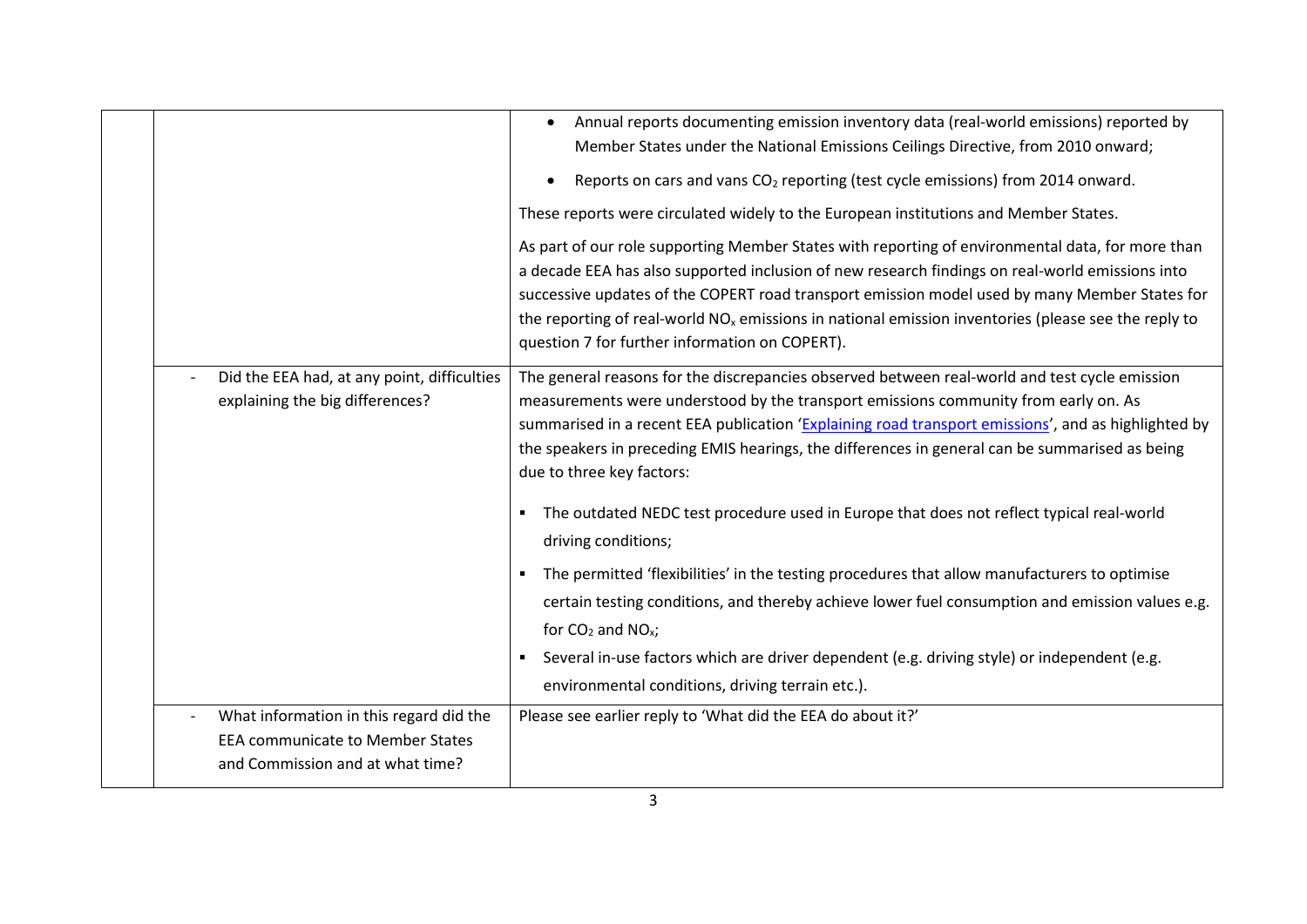|                | What actions have been carried out?                                                                                                                                                                                              | Please see earlier reply to 'What did the EEA do about it?'                                                                                                                                                                                                                                                                                                                                                                                                                                                                                                                                                                                                                                                                                                                                                                                                                                                                                                                                                                                                                    |
|----------------|----------------------------------------------------------------------------------------------------------------------------------------------------------------------------------------------------------------------------------|--------------------------------------------------------------------------------------------------------------------------------------------------------------------------------------------------------------------------------------------------------------------------------------------------------------------------------------------------------------------------------------------------------------------------------------------------------------------------------------------------------------------------------------------------------------------------------------------------------------------------------------------------------------------------------------------------------------------------------------------------------------------------------------------------------------------------------------------------------------------------------------------------------------------------------------------------------------------------------------------------------------------------------------------------------------------------------|
|                | If none, why?                                                                                                                                                                                                                    | Please see earlier reply to 'What did the EEA do about it?'                                                                                                                                                                                                                                                                                                                                                                                                                                                                                                                                                                                                                                                                                                                                                                                                                                                                                                                                                                                                                    |
|                | What was the role of the EEA to push for<br>better emission regulation?                                                                                                                                                          | As described in the earlier reply to 'What did the EEA do about it?', EEA's legal mandate given to us<br>by the European institutions is formally one of an information and knowledge provider. Through our<br>reports, briefings, capacity building and network activities, we inform policy makers and other key<br>stakeholders of the current state of the environment in Europe across the different environmental<br>themes and economic sectors. We do not have any formal role in decision-making on emissions<br>regulation.                                                                                                                                                                                                                                                                                                                                                                                                                                                                                                                                          |
|                |                                                                                                                                                                                                                                  |                                                                                                                                                                                                                                                                                                                                                                                                                                                                                                                                                                                                                                                                                                                                                                                                                                                                                                                                                                                                                                                                                |
| $\overline{2}$ | What would be the additional health<br>benefits (in terms of prevented<br>premature deaths per year) if RDE tests<br>had been implemented by September<br>2014 (introduction of Euro 6 standards<br>for all new type approvals)? | EEA has not undertaken the transport and air quality modelling that would be needed to address<br>this. Neither are we aware of any research studies that have looked into this specific question.                                                                                                                                                                                                                                                                                                                                                                                                                                                                                                                                                                                                                                                                                                                                                                                                                                                                             |
|                | And with a conformity factor of 1?                                                                                                                                                                                               | While EEA hasn't undertaken modelling in this area, the European Commission's impact assessment<br>(SWD (2013) 531) accompanying the 2013 Communication for a Clean Air Programme for Europe<br>(COM (2013) 918 final) describes the current compliance challenges associated with NO <sub>2</sub> ambient<br>air quality across Europe. It clearly identifies the role of diesel emissions in contributing to both the<br>on-going exceedances of EU air quality standards for NO <sub>2</sub> as well as failures by a number of Member<br>States to comply with the NO <sub>x</sub> emission ceilings for 2010 set under the NEC Directive.<br>The baseline modelling described in the impact assessment clearly illustrates that significant future<br>improvements in Europe's NO <sub>2</sub> air quality would be delivered if the introduction of Euro 6 standards<br>for light duty (diesel) vehicles were to be accompanied from 2017 onwards by a new test procedure<br>and enhanced compliance to ensure that real-world emissions are aligned with the Euro limit |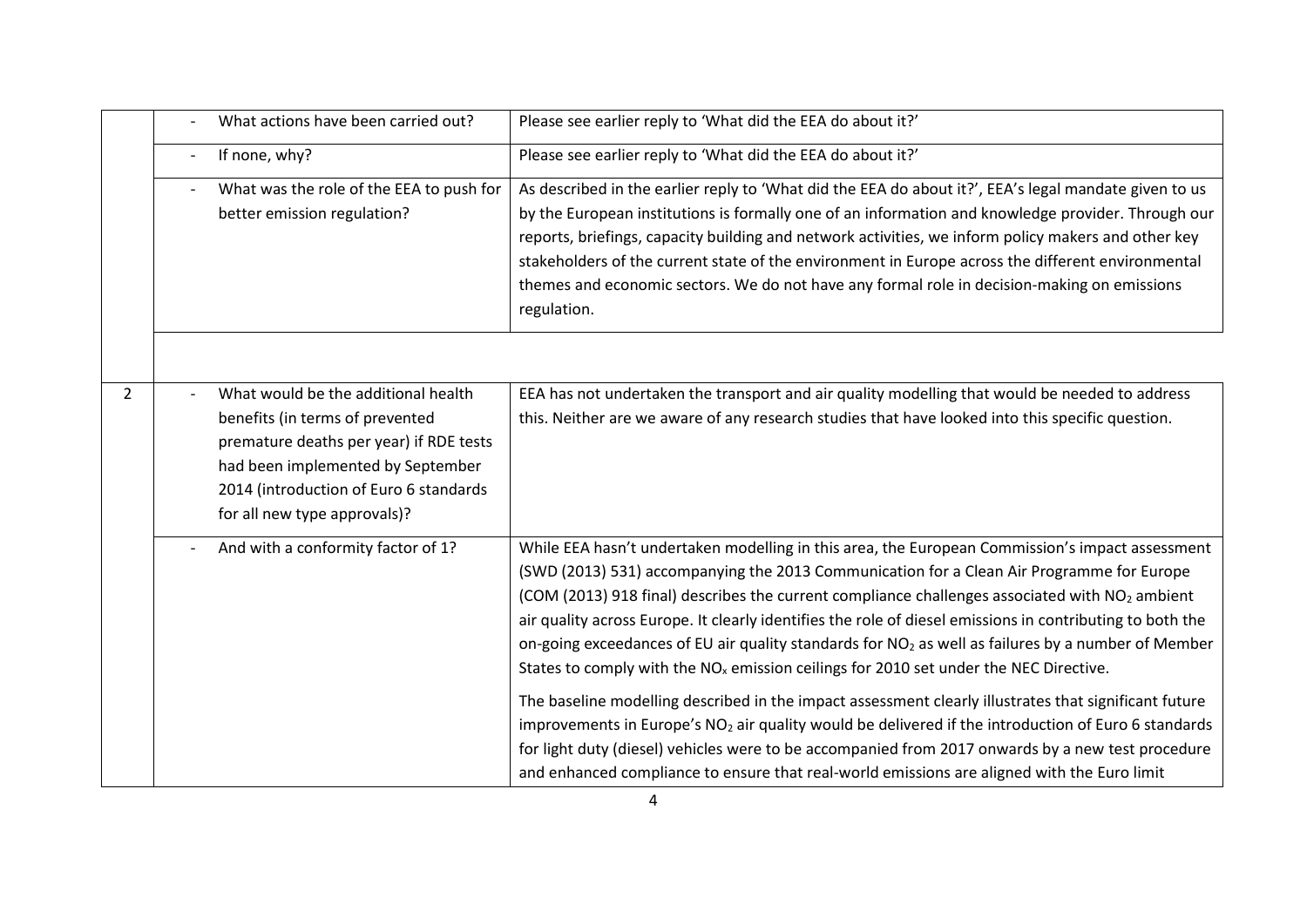|                |                                                                                                                                                     | values. More specifically, were real-world emissions to be aligned with Euro standards (i.e. a<br>conformity factor of 1), it is projected that there would be only a handful of exceedances of EU $NO2$<br>air quality standards at AQ monitoring stations by 2025 and 2030. The specific health benefits<br>(avoidance of premature deaths) associated with achieving a conformity factor of 1 were not<br>quantified.                                                                                                                                                                                                                                                                                                                                                                                                                                                                                                                                                                                                                                                                                      |
|----------------|-----------------------------------------------------------------------------------------------------------------------------------------------------|---------------------------------------------------------------------------------------------------------------------------------------------------------------------------------------------------------------------------------------------------------------------------------------------------------------------------------------------------------------------------------------------------------------------------------------------------------------------------------------------------------------------------------------------------------------------------------------------------------------------------------------------------------------------------------------------------------------------------------------------------------------------------------------------------------------------------------------------------------------------------------------------------------------------------------------------------------------------------------------------------------------------------------------------------------------------------------------------------------------|
| $\overline{3}$ | Would you consider the legislation that<br>the EU has put in place as sufficient to<br>tackle environmental problems coming<br>from road transport? | In terms of air quality, the EU's 7 <sup>th</sup> Environment Action Programme (7EAP) contains the objective<br>that by 2020 outdoor air quality in the Union has significantly improved, moving closer to WHO<br>recommended levels. As the EEA (e.g. 'Air Quality in Europe $-$ 2015) and other organisations<br>regularly report, poor air quality remains a persistent and significant problem across Europe, with<br>more than 400 000 premature deaths occurring each year as a result of exposure to poor air quality.<br>The economic damage costs associated with mortality arising from poor air quality were estimated<br>by the European Commission as being at least EUR 330 billion in 2010 (SWD (2013) 531). The OECD<br>(2014) has recently suggested that, depending upon calculation methods, road transport's share of<br>the total economic costs associated with health impacts from air pollution is likely to be around 50%<br>(for a group of 24 EU Member States).<br>In the short term, a number of existing policy instruments will, if fully implemented, deliver further         |
|                |                                                                                                                                                     | benefits to the environment and human health. Central to this will be compliance with the air<br>quality limit values agreed in the EU Air Quality Directives through the implementation of effective<br>air quality management plans by local, regional, and national authorities, and all Member States<br>achieving the emission ceilings for 2010 defined in the National Emission Ceilings (NEC) Directive<br>(see also preceding answer in relation to reducing NO <sub>2</sub> exceedances).<br>In other world regions e.g. USA, new petrol and diesel vehicles already achieve better on road<br>emissions performance than in the EU, clearly indicating the technical feasibility of further<br>improvements. In Europe however, there clearly remain gaps and weaknesses in the<br>implementation of some existing legislation, as has been seen in the case of higher real-world diesel<br>vehicle emissions for both $NOx$ and $CO2$ . This implementation gap has effectively meant that new<br>'cleaner' generations of vehicles can be just as polluting on the road as previous generations, |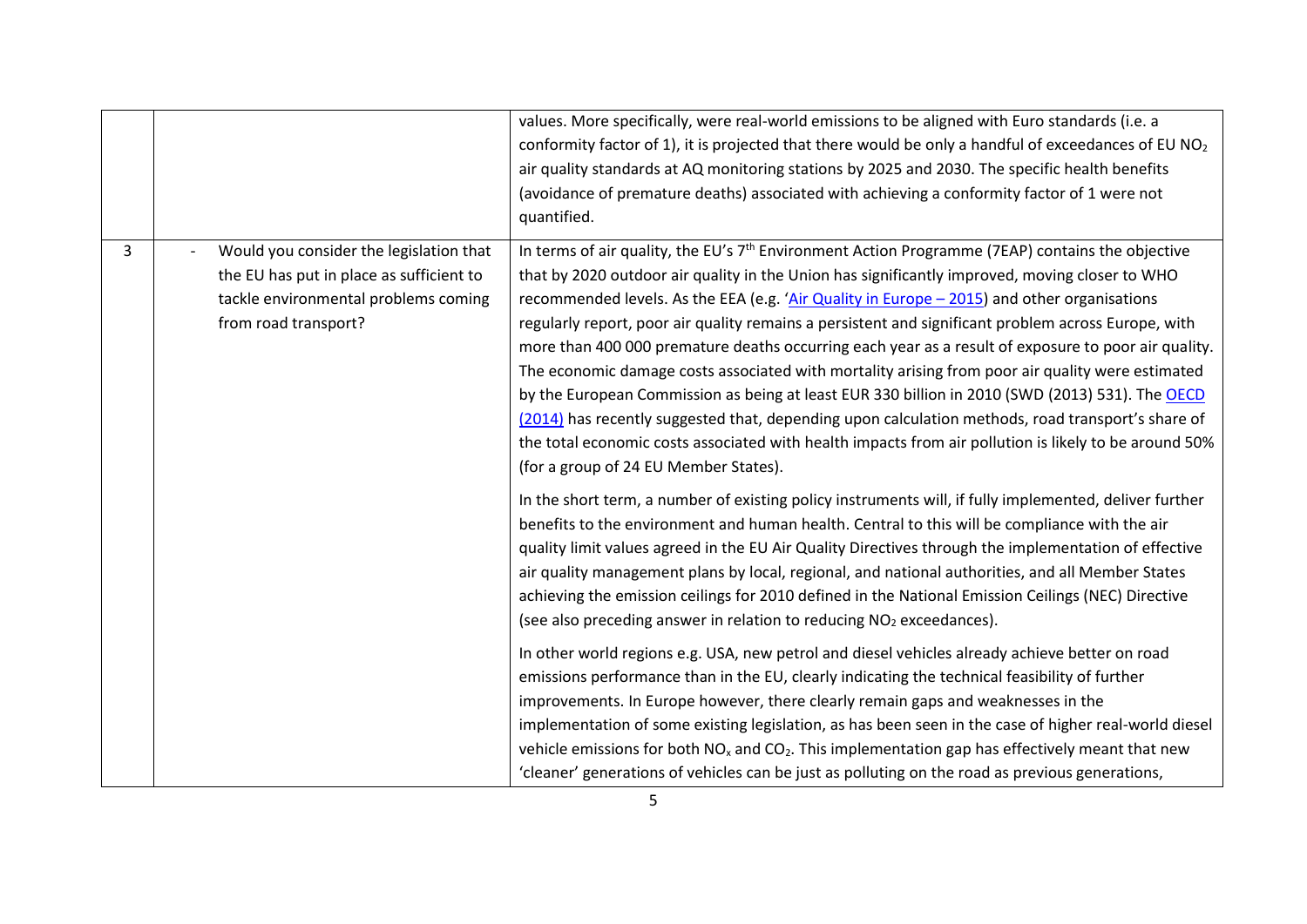|  | despite the availability of technology that is better for the environment and human health.                                                                                                                                                                                                                                                                                                                                                                                |
|--|----------------------------------------------------------------------------------------------------------------------------------------------------------------------------------------------------------------------------------------------------------------------------------------------------------------------------------------------------------------------------------------------------------------------------------------------------------------------------|
|  | Although as an independent EU body, we do not have any formal role in decision-making on<br>emissions regulation, our institutional experience in the field would lead us to suggest, for example:                                                                                                                                                                                                                                                                         |
|  | A stronger and more effective focus on implementation and market surveillance;                                                                                                                                                                                                                                                                                                                                                                                             |
|  | More frequent legislative updating of vehicle testing procedures to reflect in a more timely<br>way the latest research and scientific findings;                                                                                                                                                                                                                                                                                                                           |
|  | Monitoring of the agreed operational boundary driving conditions for RDE testing to ensure<br>they do represent real-world driving emissions, to avoid repeating the current problem that<br>measurements taken for compliance purposes do not well reflect reality. Should future<br>evidence show that permitted 'flexibilities' in the RDE testing are leading to significant<br>divergences, prompt consideration by decision-makers should be given to their removal. |
|  | Moreover, several areas are not well addressed, if at all, in current legislation:                                                                                                                                                                                                                                                                                                                                                                                         |
|  | We would support the call made by various speakers in previous EMIS hearings concerning<br>the need for legislation to ensure regular in-use 'real-world' emissions testing of vehicle<br>models;                                                                                                                                                                                                                                                                          |
|  | Test cycle and RDE testing would benefit from legislation and investments enabling<br>proactive independent monitoring (e.g. by the JRC or credible third parties); transparency<br>needs to be assured should divergences between type approval and independent testing be<br>found;                                                                                                                                                                                      |
|  | Measures to monitor CO <sub>2</sub> emissions from heavy duty vehicles;                                                                                                                                                                                                                                                                                                                                                                                                    |
|  | Public access to test results and technical parameters is a clear priority. Consumers and<br>other stakeholders presently have no public access to information on official vehicle Euro<br>emission testing results. Future RDE test results will be publically available which is<br>welcomed, and will both help inform consumers and ensure proper recognition of those                                                                                                 |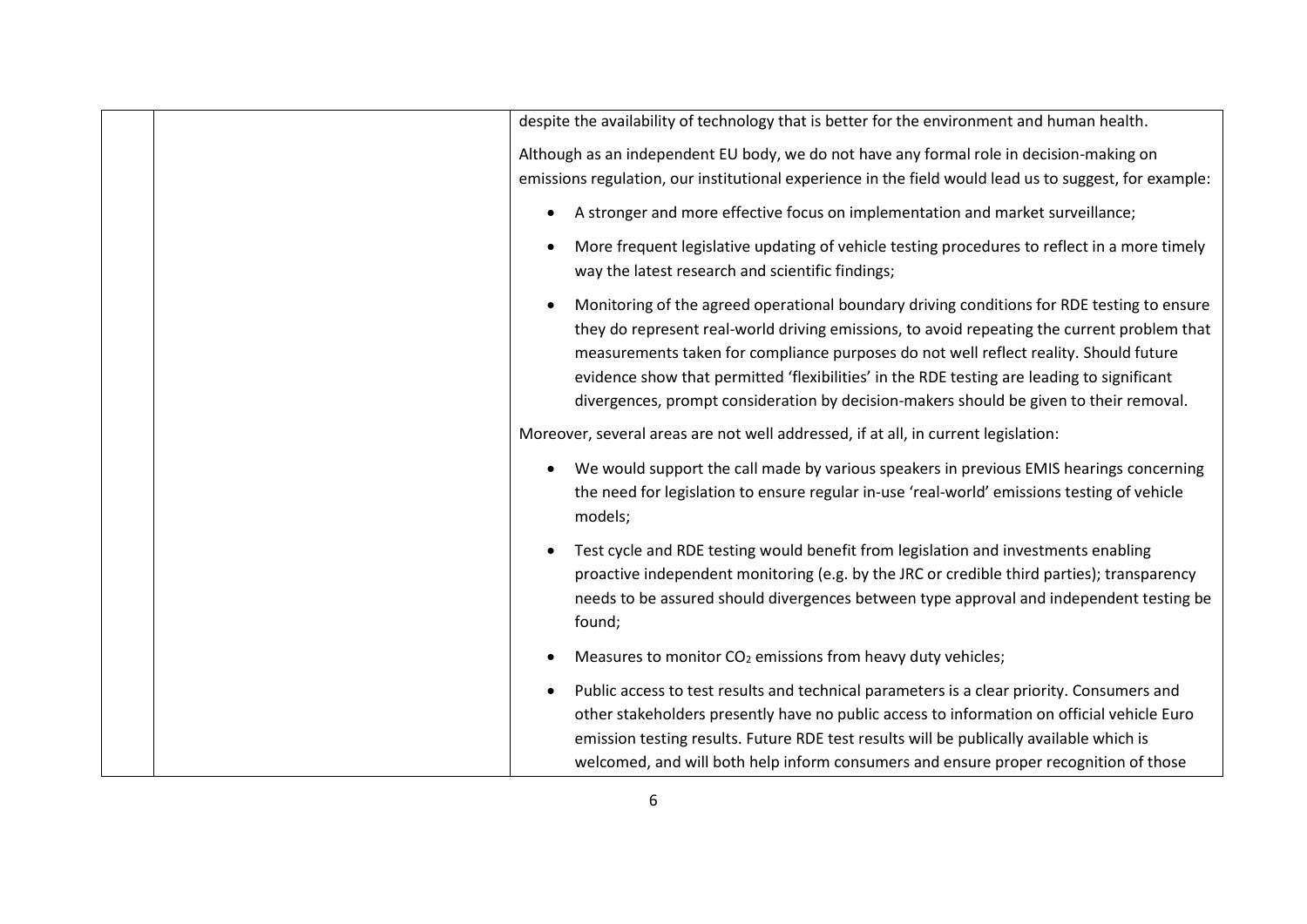| vehicle manufacturers that already are delivering lower emissions. However, access to the<br>various technical vehicle testing parameters is also needed to help facilitate independent<br>testing and verification, and to assure improved transparency compared to the current<br>situation.<br>In the medium and longer term, it is clear that additional policy measures as well as continuing<br>investment in research and innovation are required to reduce emissions of air pollutants and GHG<br>emissions from the transport sector. It may be valuable to enable developments such as:<br>Improving the reliability of PEMS testing technology for CO <sub>2</sub> to also allow its application to<br>monitoring RDE CO <sub>2</sub> emissions for compliance purposes;<br>Development of an 'eco-labelling' type approach to promote Super Ultra-Low Emission<br>Vehicles' (SULEV) as proposed by the European Commission in its 2013 Clean Air<br>Programme for Europe.<br>Do we regulate all relevant pollutants or<br>In general, it is considered that the main pollutants harming health and the environment are<br>do you see the need for improvement?<br>already being addressed via existing legislation. As noted above, efforts to improve policy<br>implementation and compliance will be important in delivering further benefits in the short term.<br>It is noted that there are no vehicle emission limits for certain air pollutants for which EU air quality<br>limits are agreed. This includes for example, NO <sub>2</sub> and benzene. As a result, limited information is<br>available on emissions of these species from new and in-use vehicle technologies. The proportion of<br>nitrogen dioxide ( $NO2$ ) in the $NOx$ emissions of a diesel vehicle is far higher than the proportion<br>found in the emissions of a conventional petrol vehicle. Thus the increasing dieselisation of the<br>vehicle fleet in Europe, coupled with the underperformance of Euro standards in terms of their<br>impact reducing $NOx$ real-world emissions, has contributed significantly to $NO2$ air pollution.<br>The introduction of new technologies to reduce $NOx$ emissions is also presently leading to some<br>unintended consequences occurring, notably higher emissions of ammonia (NH <sub>3</sub> ) and nitrous oxide<br>(N <sub>2</sub> O) from exhausts. Ammonia contributes to the formation of particle matter in the atmosphere, |  |  |
|--------------------------------------------------------------------------------------------------------------------------------------------------------------------------------------------------------------------------------------------------------------------------------------------------------------------------------------------------------------------------------------------------------------------------------------------------------------------------------------------------------------------------------------------------------------------------------------------------------------------------------------------------------------------------------------------------------------------------------------------------------------------------------------------------------------------------------------------------------------------------------------------------------------------------------------------------------------------------------------------------------------------------------------------------------------------------------------------------------------------------------------------------------------------------------------------------------------------------------------------------------------------------------------------------------------------------------------------------------------------------------------------------------------------------------------------------------------------------------------------------------------------------------------------------------------------------------------------------------------------------------------------------------------------------------------------------------------------------------------------------------------------------------------------------------------------------------------------------------------------------------------------------------------------------------------------------------------------------------------------------------------------------------------------------------------------------------------------------------------------------------------------------------------------------------------------------------------------------------------------------------------------------------------------------------------------------------------------------------------------------------------------------------------------------------------------------------------------------------|--|--|
|                                                                                                                                                                                                                                                                                                                                                                                                                                                                                                                                                                                                                                                                                                                                                                                                                                                                                                                                                                                                                                                                                                                                                                                                                                                                                                                                                                                                                                                                                                                                                                                                                                                                                                                                                                                                                                                                                                                                                                                                                                                                                                                                                                                                                                                                                                                                                                                                                                                                                |  |  |
|                                                                                                                                                                                                                                                                                                                                                                                                                                                                                                                                                                                                                                                                                                                                                                                                                                                                                                                                                                                                                                                                                                                                                                                                                                                                                                                                                                                                                                                                                                                                                                                                                                                                                                                                                                                                                                                                                                                                                                                                                                                                                                                                                                                                                                                                                                                                                                                                                                                                                |  |  |
|                                                                                                                                                                                                                                                                                                                                                                                                                                                                                                                                                                                                                                                                                                                                                                                                                                                                                                                                                                                                                                                                                                                                                                                                                                                                                                                                                                                                                                                                                                                                                                                                                                                                                                                                                                                                                                                                                                                                                                                                                                                                                                                                                                                                                                                                                                                                                                                                                                                                                |  |  |
|                                                                                                                                                                                                                                                                                                                                                                                                                                                                                                                                                                                                                                                                                                                                                                                                                                                                                                                                                                                                                                                                                                                                                                                                                                                                                                                                                                                                                                                                                                                                                                                                                                                                                                                                                                                                                                                                                                                                                                                                                                                                                                                                                                                                                                                                                                                                                                                                                                                                                |  |  |
|                                                                                                                                                                                                                                                                                                                                                                                                                                                                                                                                                                                                                                                                                                                                                                                                                                                                                                                                                                                                                                                                                                                                                                                                                                                                                                                                                                                                                                                                                                                                                                                                                                                                                                                                                                                                                                                                                                                                                                                                                                                                                                                                                                                                                                                                                                                                                                                                                                                                                |  |  |
|                                                                                                                                                                                                                                                                                                                                                                                                                                                                                                                                                                                                                                                                                                                                                                                                                                                                                                                                                                                                                                                                                                                                                                                                                                                                                                                                                                                                                                                                                                                                                                                                                                                                                                                                                                                                                                                                                                                                                                                                                                                                                                                                                                                                                                                                                                                                                                                                                                                                                |  |  |
|                                                                                                                                                                                                                                                                                                                                                                                                                                                                                                                                                                                                                                                                                                                                                                                                                                                                                                                                                                                                                                                                                                                                                                                                                                                                                                                                                                                                                                                                                                                                                                                                                                                                                                                                                                                                                                                                                                                                                                                                                                                                                                                                                                                                                                                                                                                                                                                                                                                                                |  |  |
|                                                                                                                                                                                                                                                                                                                                                                                                                                                                                                                                                                                                                                                                                                                                                                                                                                                                                                                                                                                                                                                                                                                                                                                                                                                                                                                                                                                                                                                                                                                                                                                                                                                                                                                                                                                                                                                                                                                                                                                                                                                                                                                                                                                                                                                                                                                                                                                                                                                                                |  |  |
|                                                                                                                                                                                                                                                                                                                                                                                                                                                                                                                                                                                                                                                                                                                                                                                                                                                                                                                                                                                                                                                                                                                                                                                                                                                                                                                                                                                                                                                                                                                                                                                                                                                                                                                                                                                                                                                                                                                                                                                                                                                                                                                                                                                                                                                                                                                                                                                                                                                                                |  |  |
|                                                                                                                                                                                                                                                                                                                                                                                                                                                                                                                                                                                                                                                                                                                                                                                                                                                                                                                                                                                                                                                                                                                                                                                                                                                                                                                                                                                                                                                                                                                                                                                                                                                                                                                                                                                                                                                                                                                                                                                                                                                                                                                                                                                                                                                                                                                                                                                                                                                                                |  |  |
|                                                                                                                                                                                                                                                                                                                                                                                                                                                                                                                                                                                                                                                                                                                                                                                                                                                                                                                                                                                                                                                                                                                                                                                                                                                                                                                                                                                                                                                                                                                                                                                                                                                                                                                                                                                                                                                                                                                                                                                                                                                                                                                                                                                                                                                                                                                                                                                                                                                                                |  |  |
|                                                                                                                                                                                                                                                                                                                                                                                                                                                                                                                                                                                                                                                                                                                                                                                                                                                                                                                                                                                                                                                                                                                                                                                                                                                                                                                                                                                                                                                                                                                                                                                                                                                                                                                                                                                                                                                                                                                                                                                                                                                                                                                                                                                                                                                                                                                                                                                                                                                                                |  |  |
|                                                                                                                                                                                                                                                                                                                                                                                                                                                                                                                                                                                                                                                                                                                                                                                                                                                                                                                                                                                                                                                                                                                                                                                                                                                                                                                                                                                                                                                                                                                                                                                                                                                                                                                                                                                                                                                                                                                                                                                                                                                                                                                                                                                                                                                                                                                                                                                                                                                                                |  |  |
|                                                                                                                                                                                                                                                                                                                                                                                                                                                                                                                                                                                                                                                                                                                                                                                                                                                                                                                                                                                                                                                                                                                                                                                                                                                                                                                                                                                                                                                                                                                                                                                                                                                                                                                                                                                                                                                                                                                                                                                                                                                                                                                                                                                                                                                                                                                                                                                                                                                                                |  |  |
|                                                                                                                                                                                                                                                                                                                                                                                                                                                                                                                                                                                                                                                                                                                                                                                                                                                                                                                                                                                                                                                                                                                                                                                                                                                                                                                                                                                                                                                                                                                                                                                                                                                                                                                                                                                                                                                                                                                                                                                                                                                                                                                                                                                                                                                                                                                                                                                                                                                                                |  |  |
|                                                                                                                                                                                                                                                                                                                                                                                                                                                                                                                                                                                                                                                                                                                                                                                                                                                                                                                                                                                                                                                                                                                                                                                                                                                                                                                                                                                                                                                                                                                                                                                                                                                                                                                                                                                                                                                                                                                                                                                                                                                                                                                                                                                                                                                                                                                                                                                                                                                                                |  |  |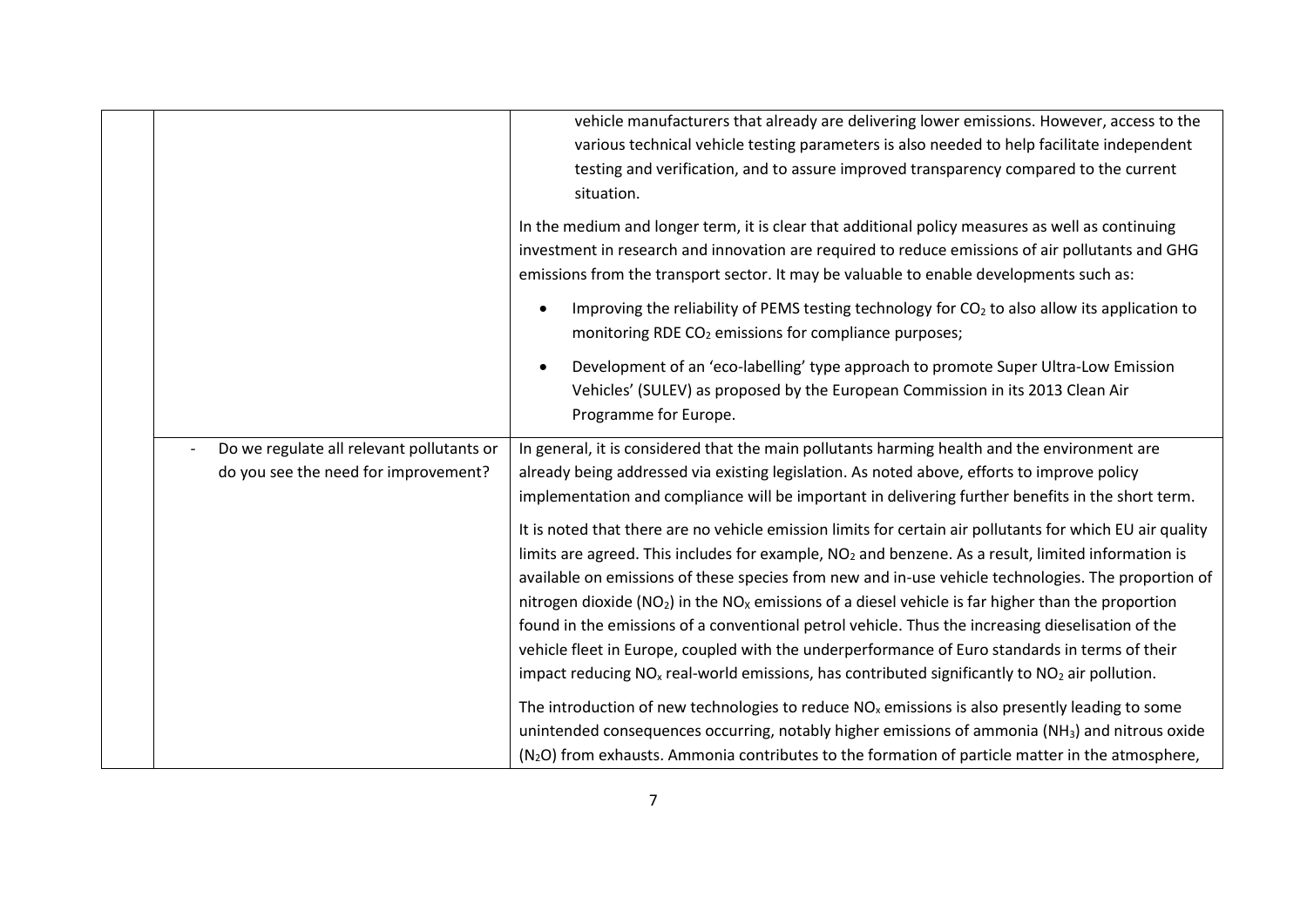|   |                                                                                                                                                                                                              | while $N_2O$ is a powerful greenhouse gas.                                                                                                                                                                                                                                                                                                                                                                                                                                                                                                                                                                                                                                                                                                                                                                                                                                                                                                                                                                                                                                                                                      |
|---|--------------------------------------------------------------------------------------------------------------------------------------------------------------------------------------------------------------|---------------------------------------------------------------------------------------------------------------------------------------------------------------------------------------------------------------------------------------------------------------------------------------------------------------------------------------------------------------------------------------------------------------------------------------------------------------------------------------------------------------------------------------------------------------------------------------------------------------------------------------------------------------------------------------------------------------------------------------------------------------------------------------------------------------------------------------------------------------------------------------------------------------------------------------------------------------------------------------------------------------------------------------------------------------------------------------------------------------------------------|
|   |                                                                                                                                                                                                              | Exhaust emissions of harmful fine particulate matter ( $PM_{2.5}$ ) from the vehicle fleet have more than<br>halved since 1990. However, emissions caused by PM released from vehicle brakes and tyres has in<br>contrast increased by 40% during this period. Together with NO <sub>2</sub> , PM contributes to poor air quality,<br>especially in urban areas and hotspots. It is understood plans to regulate emissions from brake wear<br>are presently being developed.                                                                                                                                                                                                                                                                                                                                                                                                                                                                                                                                                                                                                                                    |
| 4 | Could you please compare your agency's<br>mandate, competences and capacities<br>with those of the US Environmental<br>Protection Agency particularly with<br>regards to emission testing and<br>prevention? | In terms of respective mandates, the US EPA, founded in 1970 aims to protect human health and<br>the environment. The EEA was founded in 1994, and as noted in our reply to question 1, its<br>mandate defined by the EP and Council is: to provide the Community and Member States with<br>'objective, reliable and comparable information at European level enabling them to take the<br>requisite measures to protect the environment, to assess the results of such measures and to ensure<br>that the public is properly informed about the state of the environment'. Both agencies address a<br>wide spectrum of environment topics as part of their activities.                                                                                                                                                                                                                                                                                                                                                                                                                                                         |
|   |                                                                                                                                                                                                              | However, the established competences at both organisations differ significantly: unlike EEA the US<br>EPA has a regulatory mandate, including for example establishing regulations to implement<br>legislation, setting national standards, enforcing regulations, as well as studying and assessing the<br>state of the environment and health impacts including within its own laboratories, provision of<br>grants and sponsorships to educational and publishing activities. In contrast, the EEA is a knowledge<br>provider, with no regulatory or compliance competences. The EEA supports policy implementation<br>by collecting and processing environmental data from Member States and partner institutions to<br>assess the state of the environment, and provides access to the resulting data, information and<br>knowledge. The EEA moreover informs policy framing, formulation and evaluation by providing<br>integrated assessments, and a systemic integrated perspective on the challenges ahead.<br>The organisational capacities of both organisations similarly differ significantly: The US EPA operates |
|   |                                                                                                                                                                                                              | with a proposed 2017 budget of \$8.3 billion (€7.3 billion) in funding, with a workforce of around 15<br>000 staff members (2014 figures) at the headquarters, 10 regional branches and 19 satellite                                                                                                                                                                                                                                                                                                                                                                                                                                                                                                                                                                                                                                                                                                                                                                                                                                                                                                                            |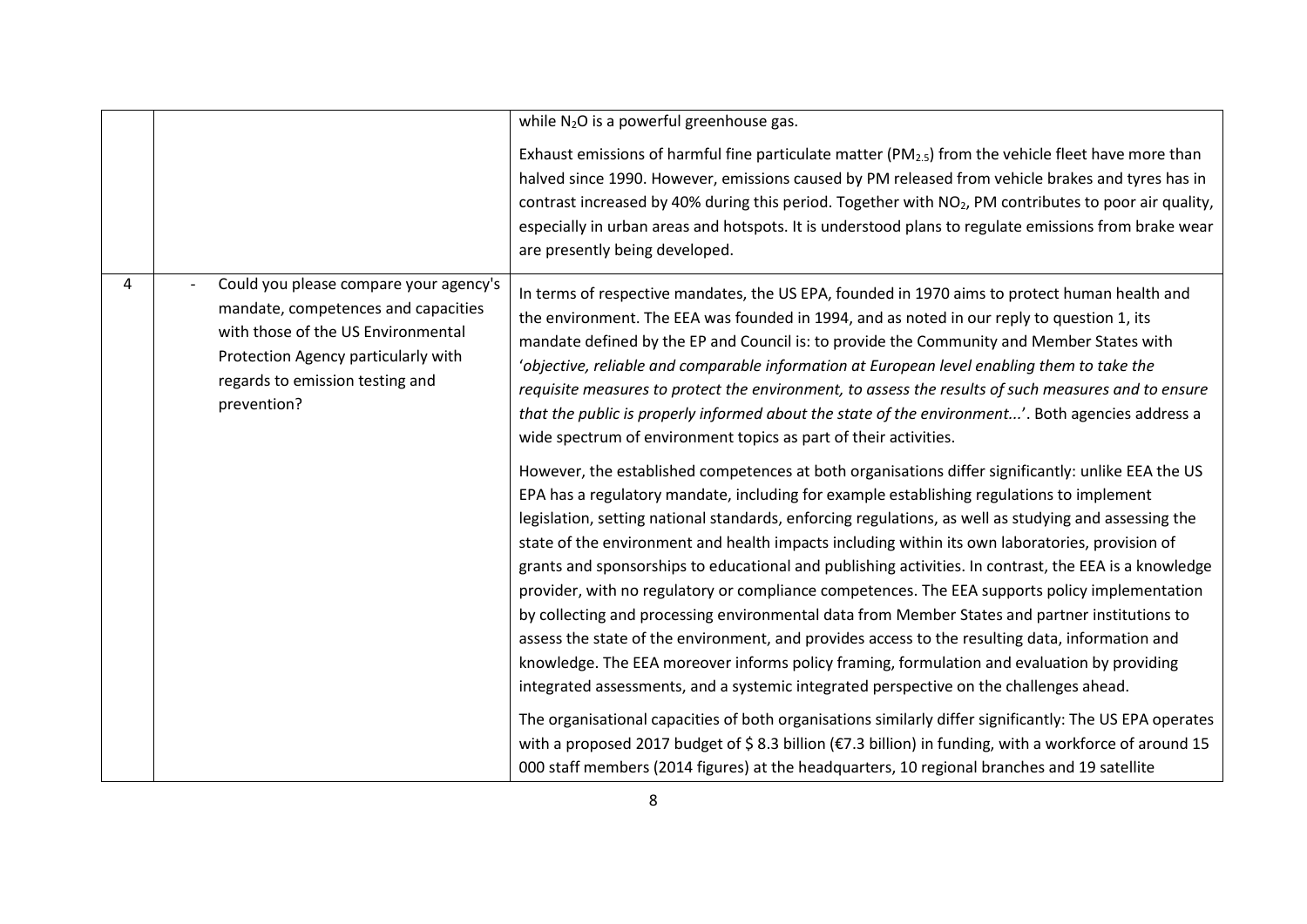|  | locations and laboratories. In comparison, the EEA's proposed core budget for 2017 is €42.2 million,<br>and in 2015 it had 223 statutory staff. Its 350 partner organisations in the European Environment<br>Information and Observation Network (Eionet) cooperate with in-kind contributions.                                                                                                                                                                                                                                                                                                                                                                                                                   |
|--|-------------------------------------------------------------------------------------------------------------------------------------------------------------------------------------------------------------------------------------------------------------------------------------------------------------------------------------------------------------------------------------------------------------------------------------------------------------------------------------------------------------------------------------------------------------------------------------------------------------------------------------------------------------------------------------------------------------------|
|  | Specifically with regards to emission testing and prevention, the USA and Europe have very<br>different operational models. In the USA, activities are largely centralised within the US EPA. As part<br>of its mandate the US EPA operates the National Vehicle and Fuel Emissions Laboratory (NVFEL).<br>NVFEL provides emission-testing services for motor vehicle, heavy-duty engine, and non-road<br>engine programs in support of rulemakings, enforcement actions, and test procedures<br>development. The NVFEL has more than 400 employees.                                                                                                                                                              |
|  | In Europe however, a more decentralised system is in place, with individual Member State<br>authorities being responsible for the type approval and compliance associated with vehicle<br>monitoring. At the EEA, transport related activities are coordinated within the Air and Climate<br>Change programme. Main activities include supporting the European Commission and Member<br>States with implementation of transport-related reporting obligations, including CO <sub>2</sub> (test cycle)<br>emissions from new cars and vans, fuel quality monitoring, emission inventories for air pollutants<br>and GHGs, as well as providing regular and specific assessment reports. The EEA has no role in the |
|  | testing or monitoring of vehicle emissions, nor does the Agency have any inspection capacity.<br>Around 4 FTE staff work partly on transport related issues within the programme. They are<br>supported by experts in the EEA's European Topic Centre on Air pollution and Climate Change<br>Mitigation (ACM) which in 2016 has a total budget of € 2 365 000 for all its activities.                                                                                                                                                                                                                                                                                                                             |
|  | http://eea.europa.eu<br>https://www3.epa.gov/<br>https://www.epa.gov/aboutepa/about-national-vehicle-and-fuel-emissions-laboratory-nvfel                                                                                                                                                                                                                                                                                                                                                                                                                                                                                                                                                                          |
|  |                                                                                                                                                                                                                                                                                                                                                                                                                                                                                                                                                                                                                                                                                                                   |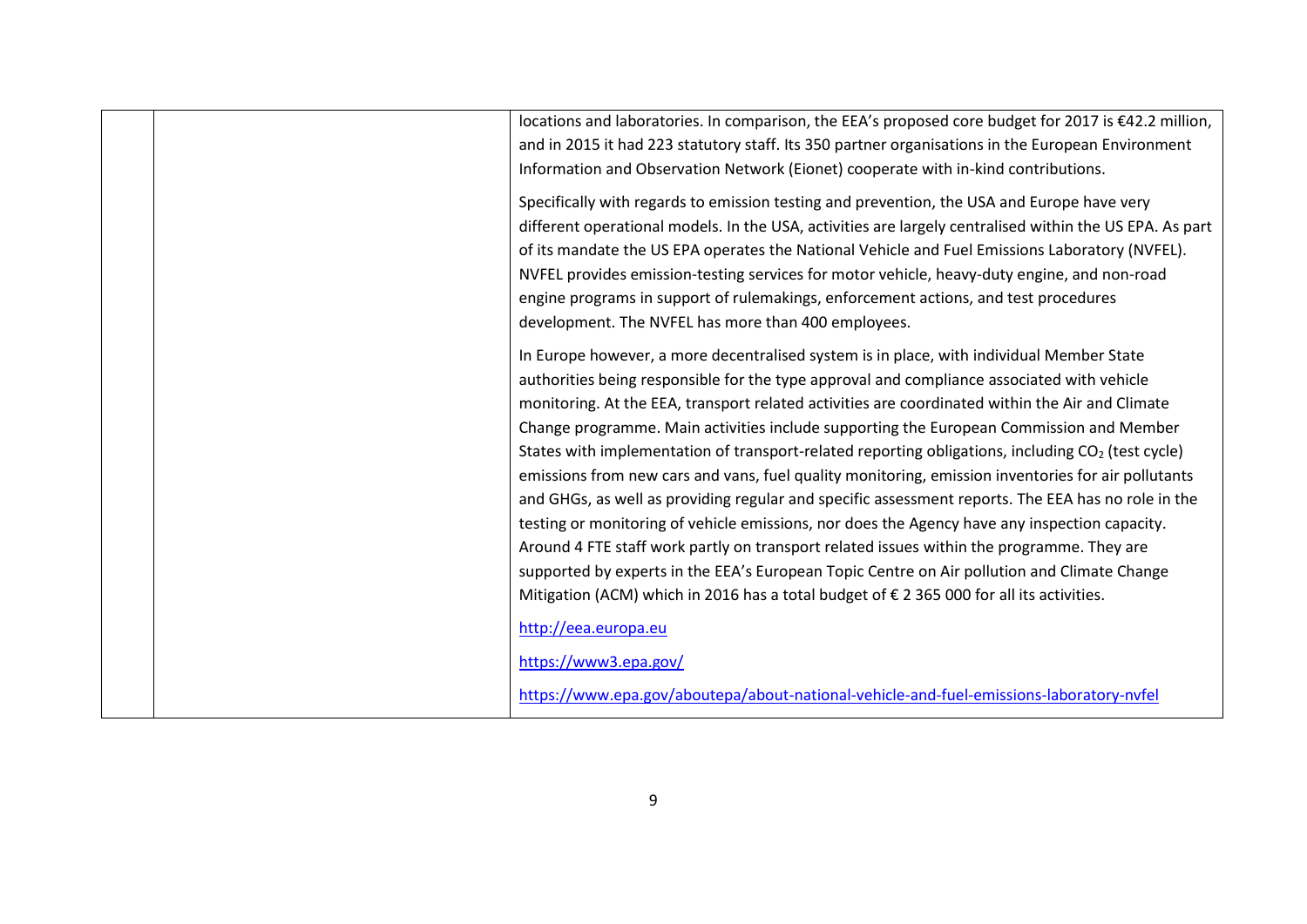| 5 | For air quality modelling such as the EEA does, |                                                                                                      |
|---|-------------------------------------------------|------------------------------------------------------------------------------------------------------|
|   | reliable data is necessary. The Common Artemis  |                                                                                                      |
|   | Driving Cycles (CADC) is used as a more dynamic |                                                                                                      |
|   | test to provide reliable data. Also remote      |                                                                                                      |
|   | sensing techniques are used, where tail pipe    |                                                                                                      |
|   | emissions from cars are measured when they      |                                                                                                      |
|   | drive on the road. We will now also have the    |                                                                                                      |
|   | RDE tests, using PEMS.                          |                                                                                                      |
|   | Which measurement technique does the            | As noted earlier, EEA has no technical competencies in the area of vehicle emissions testing. We are |
|   | EEA consider the most rigorous?                 | therefore not technically qualified to comment upon this issue.                                      |
|   | What adaptations are needed, if any?            | Please see preceding answer                                                                          |
|   | What is the opinion of the EEA on the           | Please see preceding answer                                                                          |
|   | track conformity factors in the PEMS            |                                                                                                      |
|   | test have to follow?                            |                                                                                                      |
|   | What is the view of the EEA on the              | As noted earlier, EEA does not hold the technical expertise needed to comment upon technical         |
|   | development of the in-service                   | details of testing developments, however we recognise the importance of regular in-use testing       |
|   | conformity testing?                             | both to increase knowledge of real-world emission trends and to ensure on-going compliance with      |
|   |                                                 | agreed emission standards to protect air quality.                                                    |
|   | How is it best done?                            | Please see answer to the first sub-question.                                                         |
|   |                                                 |                                                                                                      |
| 6 | Most emission factors are estimated by          |                                                                                                      |
|   | laboratory tests and modelling, which can only  |                                                                                                      |
|   | evaluate a limited number of vehicles and       |                                                                                                      |
|   | cannot replicate real driving conditions.       |                                                                                                      |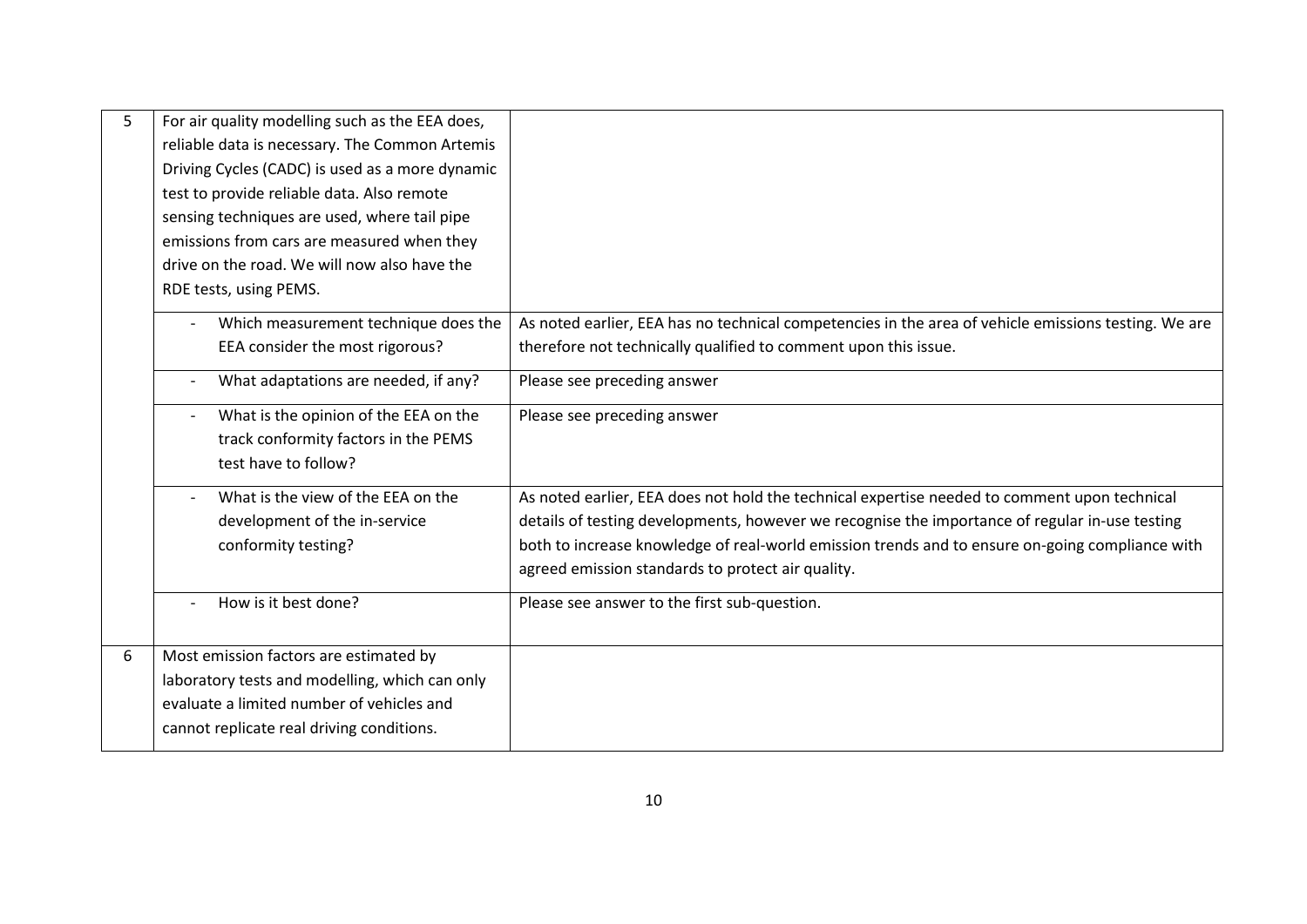| In what extent are the modelling results<br>influenced by false car emission data?                                                                                                                                                                                                | A differentiation should firstly be made between 'false' data, and the uncertainty inherent to air<br>quality modelling. Such uncertainties include the value of the estimated emissions from different<br>sources, their respective spatial locations, meteorological data used, and the algorithms used in the<br>model to estimate the subsequent pollutant dispersion, reactions, removals, etc. Uncertainties in<br>the input emissions, including road transport emissions, are therefore just one element that affects<br>the final model results.                                                                                                                                                                            |
|-----------------------------------------------------------------------------------------------------------------------------------------------------------------------------------------------------------------------------------------------------------------------------------|--------------------------------------------------------------------------------------------------------------------------------------------------------------------------------------------------------------------------------------------------------------------------------------------------------------------------------------------------------------------------------------------------------------------------------------------------------------------------------------------------------------------------------------------------------------------------------------------------------------------------------------------------------------------------------------------------------------------------------------|
|                                                                                                                                                                                                                                                                                   | It is also considered good practice to validate the performance of air quality models against air<br>quality measurements, and before using models for air quality compliance assessments. This helps<br>avoid any situation that 'false' model results are used in isolation.                                                                                                                                                                                                                                                                                                                                                                                                                                                       |
|                                                                                                                                                                                                                                                                                   | It is clear that vehicle emissions are an important contributor to NO <sub>2</sub> air quality in many urban<br>areas, with models indicating they contribute on average 60% or more of the measured air quality.<br>For example, recent UK work published by Defra (2015) reports that 'on average around 80% of<br>NOx emissions in areas where the UK is exceeding $NO2$ limits are due to transport, although non-<br>transport sources of NO <sub>2</sub> are still considerable contributors'.                                                                                                                                                                                                                                 |
| Given the recent revelations regarding<br>exceedances of NO <sub>x</sub> in real world<br>driving, is it possible that the emission<br>factors are not actually reflecting the<br>real problem of air quality in Europe as<br>their calculation method may not be<br>appropriate? | Emission factors used in the main European road transport emission models are designed to<br>represent real-world emissions as closely as practicable. The emission factors used in such models<br>are therefore typically developed on the basis of a combination of real-word driving measurements<br>made using PEMS, or from laboratory measurements made during test cycles expressly designed to<br>represent real-world emissions (e.g. the Common Artemis Driving Cycle (CADC). Regulatory limit<br>values are typically not used as emission factors in such models, unless real-world measurements<br>have indicated that this is appropriate. Please also see additional information in the reply to<br>question 7 below. |
| When the assessment of the need for<br>monitoring is partly based on the<br>information provided by the modelling,<br>shall the ambient air quality monitoring                                                                                                                    | According to the Directive on Ambient Air Quality and Cleaner Air for Europe (2008/50/EC),<br>modelling of air quality, as opposed to traditional fixed measurements, may only be used under<br>certain circumstances. More specifically, in zones and agglomerations where the concentration of a<br>pollutants is below an 'upper assessment threshold' (a defined value set below the air quality limit                                                                                                                                                                                                                                                                                                                           |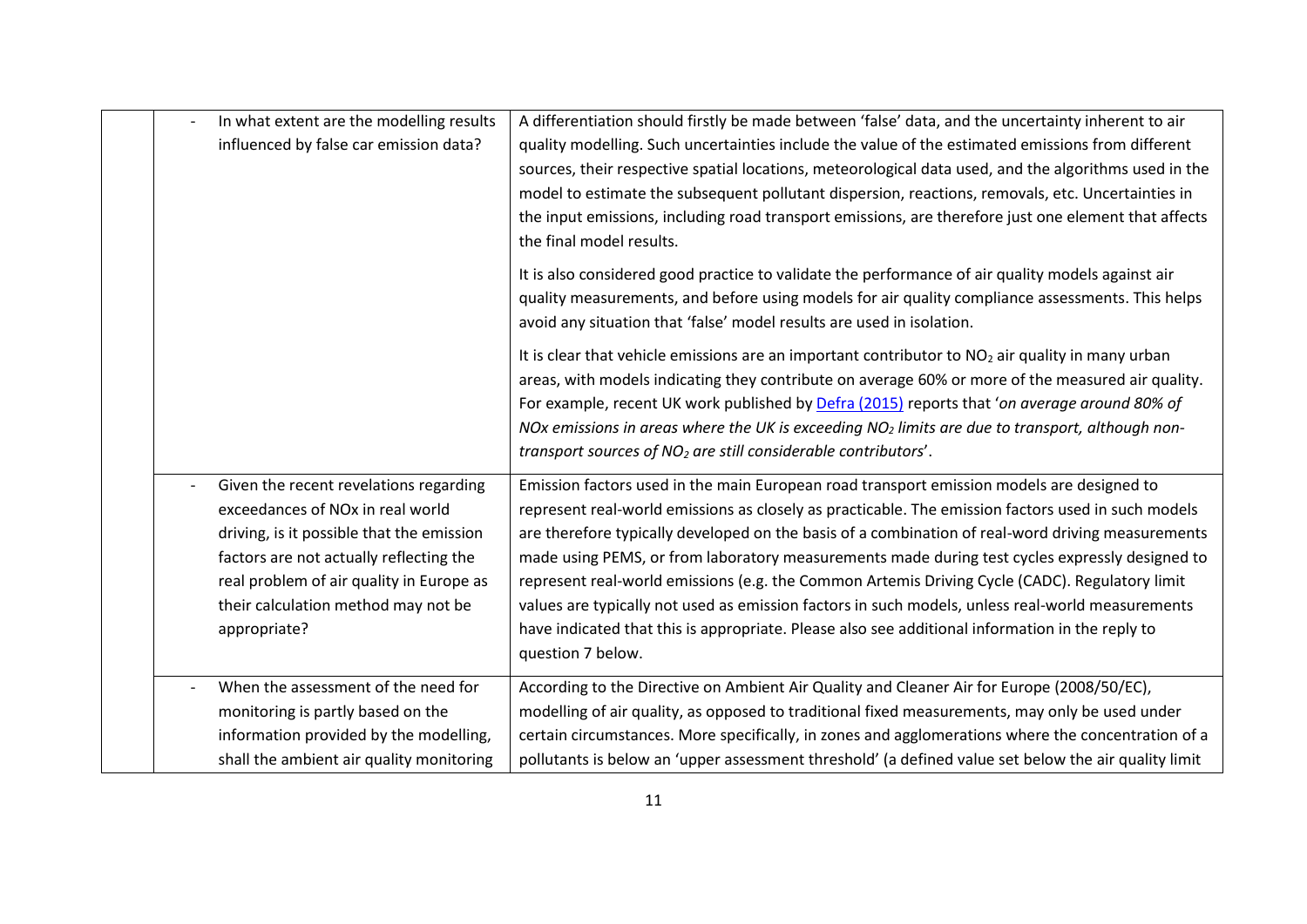|   | in the urban areas be improved?                                                            | value itself), combination of techniques (including fixed measurements and modelling techniques)<br>may be used to assess ambient air quality. Where concentrations are below a 'lower assessment<br>threshold', modelling techniques or objective-estimation techniques or both are deemed sufficient<br>for the assessment of air quality.<br>Clearly, the reliability and accuracy of the air quality modelling techniques employed are essential<br>for the reliable assessment of the air quality status and thus also compliance with air quality<br>standards. Current road transport emission models are considered to include up-to-date real-world<br>emission factors for vehicle classes up to Euro 5. As is explained in the reply to question 7 below,<br>emission factors for newer generations of Euro vehicles do however tend to be more uncertain, as<br>they are inevitably based on fewer real-world emission measurements. Thus the current emission<br>factors for Euro 6 vehicles are relatively uncertain, and can be expected to change in the near future<br>as recent real-world emission measurements are incorporated. It should be noted that however as<br>a fraction of total vehicle numbers there are presently relatively few Euro 6 passenger cars, as these<br>have only been available on the market for a short period. We have no quantitative information in<br>terms of the subsequent impacts that uncertainty in Euro 6 emission factors has on the modelling of |
|---|--------------------------------------------------------------------------------------------|---------------------------------------------------------------------------------------------------------------------------------------------------------------------------------------------------------------------------------------------------------------------------------------------------------------------------------------------------------------------------------------------------------------------------------------------------------------------------------------------------------------------------------------------------------------------------------------------------------------------------------------------------------------------------------------------------------------------------------------------------------------------------------------------------------------------------------------------------------------------------------------------------------------------------------------------------------------------------------------------------------------------------------------------------------------------------------------------------------------------------------------------------------------------------------------------------------------------------------------------------------------------------------------------------------------------------------------------------------------------------------------------------------------------------------------------------------------------------------------------------------------|
|   |                                                                                            | current air quality concentrations, but it is unlikely to be highly significant.                                                                                                                                                                                                                                                                                                                                                                                                                                                                                                                                                                                                                                                                                                                                                                                                                                                                                                                                                                                                                                                                                                                                                                                                                                                                                                                                                                                                                              |
| 7 |                                                                                            |                                                                                                                                                                                                                                                                                                                                                                                                                                                                                                                                                                                                                                                                                                                                                                                                                                                                                                                                                                                                                                                                                                                                                                                                                                                                                                                                                                                                                                                                                                               |
|   | Improvements in air quality, for example from<br>road transport, are measured according to |                                                                                                                                                                                                                                                                                                                                                                                                                                                                                                                                                                                                                                                                                                                                                                                                                                                                                                                                                                                                                                                                                                                                                                                                                                                                                                                                                                                                                                                                                                               |
|   | emission factors, which calculate the amount of                                            |                                                                                                                                                                                                                                                                                                                                                                                                                                                                                                                                                                                                                                                                                                                                                                                                                                                                                                                                                                                                                                                                                                                                                                                                                                                                                                                                                                                                                                                                                                               |
|   | pollution (e.g. NO2) released from road                                                    |                                                                                                                                                                                                                                                                                                                                                                                                                                                                                                                                                                                                                                                                                                                                                                                                                                                                                                                                                                                                                                                                                                                                                                                                                                                                                                                                                                                                                                                                                                               |
|   | transport by using emissions data from The                                                 |                                                                                                                                                                                                                                                                                                                                                                                                                                                                                                                                                                                                                                                                                                                                                                                                                                                                                                                                                                                                                                                                                                                                                                                                                                                                                                                                                                                                                                                                                                               |
|   | European Handbook of Emission Factors for                                                  |                                                                                                                                                                                                                                                                                                                                                                                                                                                                                                                                                                                                                                                                                                                                                                                                                                                                                                                                                                                                                                                                                                                                                                                                                                                                                                                                                                                                                                                                                                               |
|   | Road Transport (HBEFA).                                                                    |                                                                                                                                                                                                                                                                                                                                                                                                                                                                                                                                                                                                                                                                                                                                                                                                                                                                                                                                                                                                                                                                                                                                                                                                                                                                                                                                                                                                                                                                                                               |
|   | Does the EEA use emission factors                                                          | HBEFA is a commercially available model/database containing road transport emission factors for                                                                                                                                                                                                                                                                                                                                                                                                                                                                                                                                                                                                                                                                                                                                                                                                                                                                                                                                                                                                                                                                                                                                                                                                                                                                                                                                                                                                               |
|   | provided by the HBEFA?                                                                     | vehicles. EEA does not use HBEFA.                                                                                                                                                                                                                                                                                                                                                                                                                                                                                                                                                                                                                                                                                                                                                                                                                                                                                                                                                                                                                                                                                                                                                                                                                                                                                                                                                                                                                                                                             |
|   |                                                                                            | Instead, for over a decade EEA together with other organisations including the Joint Research                                                                                                                                                                                                                                                                                                                                                                                                                                                                                                                                                                                                                                                                                                                                                                                                                                                                                                                                                                                                                                                                                                                                                                                                                                                                                                                                                                                                                 |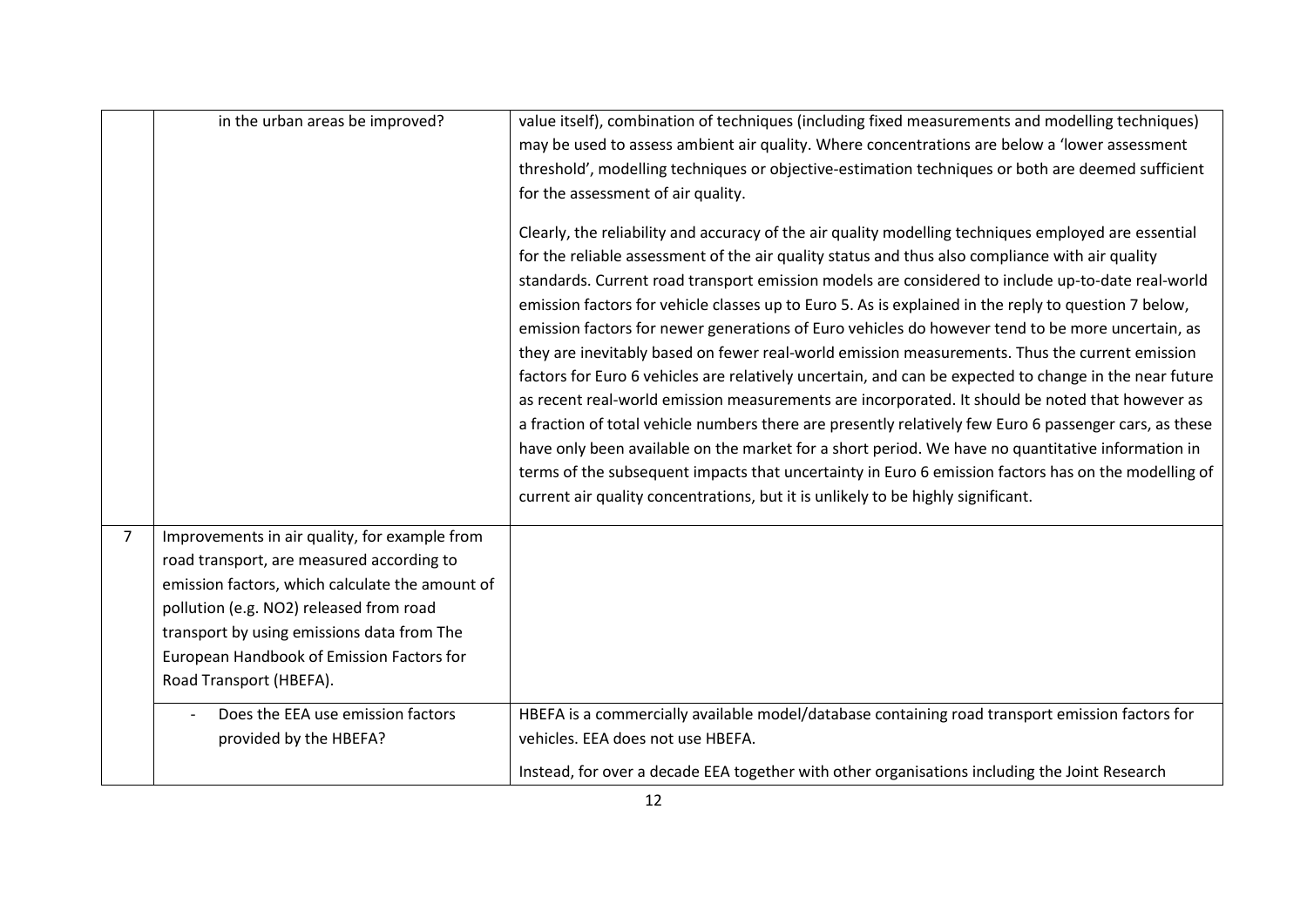|                                                                                                         | Centre (JRC) of the European Commission has supported the development of the COPERT road<br>transport emission model. EEA's support is provided through the EEA's European Topic Centre for<br>Air Pollution and Climate Change Mitigation. The COPERT model contains emission factors for real-<br>world emissions of all major air pollutants and GHGs produced by different vehicle categories<br>(passenger cars, light commercial vehicles, heavy duty trucks, busses, motorcycles, and mopeds)                                                                                                                                                                                                                                                                                                                   |
|---------------------------------------------------------------------------------------------------------|------------------------------------------------------------------------------------------------------------------------------------------------------------------------------------------------------------------------------------------------------------------------------------------------------------------------------------------------------------------------------------------------------------------------------------------------------------------------------------------------------------------------------------------------------------------------------------------------------------------------------------------------------------------------------------------------------------------------------------------------------------------------------------------------------------------------|
|                                                                                                         | and vehicle sizes.<br>HBEFA and COPERT share a range of common methodological aspects. Historically HBEFA has been<br>providing emission factor levels for certain Euro standard 'regulated' pollutants (carbon monoxide,<br>hydrocarbons, NO <sub>x</sub> , PM) and COPERT for 'unregulated' pollutants and non-exhaust sources.                                                                                                                                                                                                                                                                                                                                                                                                                                                                                      |
| Do Member States use these emission<br>factors?                                                         | The current version of the model - COPERT 4, is used by the majority of Member States for their<br>official reporting of real-world air pollutant and GHG emissions in national emission inventories e.g.<br>for reporting under the National Emission Ceilings (NEC) Directive. In 2015, around 20 Member<br>States used COPERT 4. The remaining Member States use a variety of similar models including<br>HBEFA, VERSIT+, TREMOD etc. COPERT4 is also widely used for other purposes, including to support<br>air quality modelling and is used also by a number of Member State local authorities, researchers<br>and by a number of countries outside the EU.                                                                                                                                                     |
| How are emission factors calculated for<br>road transport for the HBEFA (i.e. lab<br>tests or on-road)? | Emission factors used in COPERT (and HBEFA) are generally calculated from a combination of real-<br>word driving measurements made using PEMS, or from laboratory measurements made during test<br>cycles expressly designed to represent real-world emissions (e.g. the Common Artemis Driving Cycle<br>(CADC).<br>The teams developing the COPERT and HBEFA models, as well as many other European modelling<br>groups, researchers, competent authorities etc., all participate within the European Research for<br>Mobile Emission Sources (ERMES) group chaired by the JRC. ERMES supports cooperative research<br>in the field of transport emission modelling and helps ensure that emission factors used in the<br>different models are largely consistent, with remaining differences mainly occurring due to |
|                                                                                                         | variability in the timing of model updates, the ways in which emission factors are expressed in the                                                                                                                                                                                                                                                                                                                                                                                                                                                                                                                                                                                                                                                                                                                    |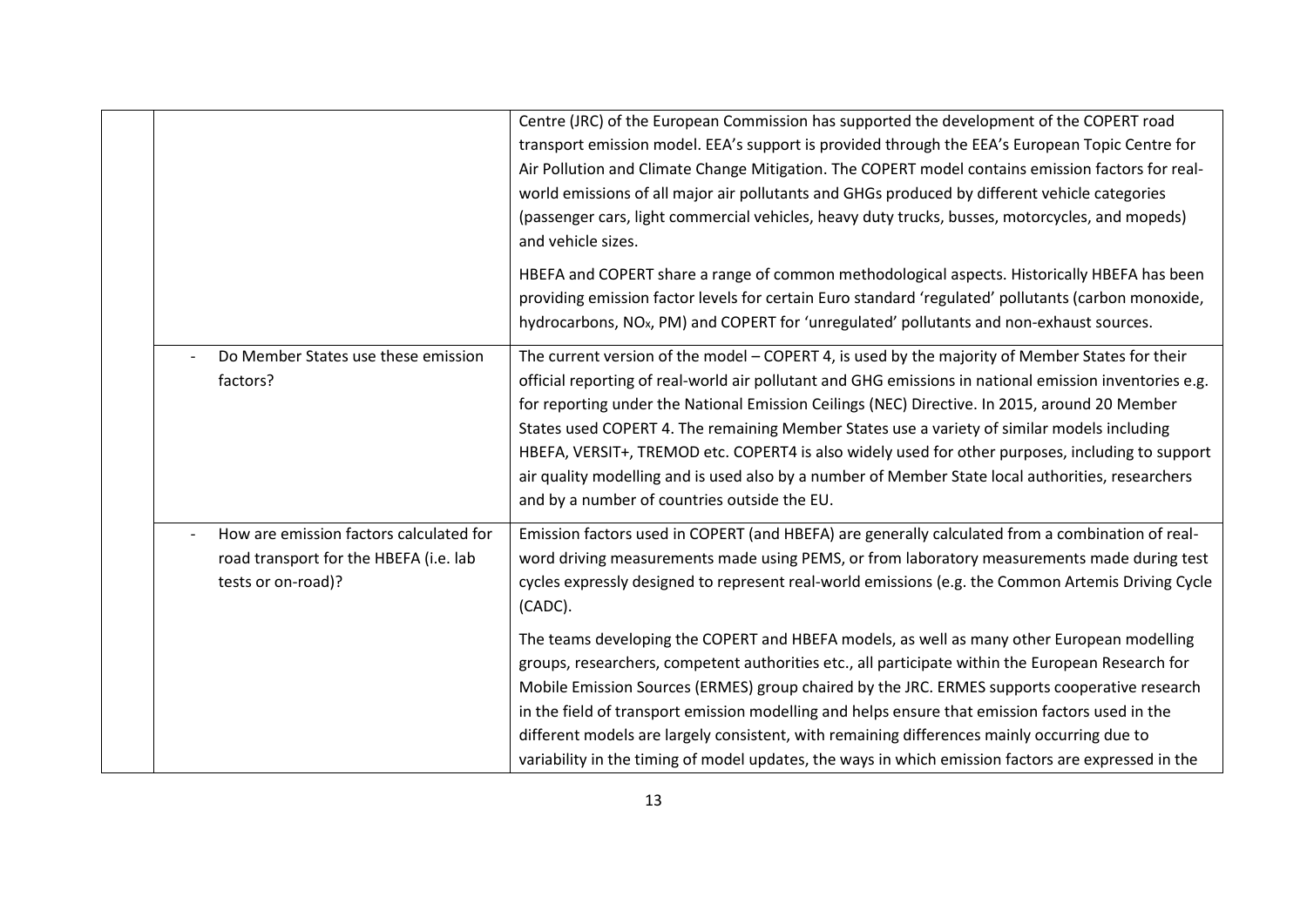|                                                  | different models and differences where models are applied for different national conditions.                                                                                                                                                                                                                                                                                                                                                                                                                                                                                                                                                                                                                                                                                                                                                                                                                                                                                                                                                                                                          |
|--------------------------------------------------|-------------------------------------------------------------------------------------------------------------------------------------------------------------------------------------------------------------------------------------------------------------------------------------------------------------------------------------------------------------------------------------------------------------------------------------------------------------------------------------------------------------------------------------------------------------------------------------------------------------------------------------------------------------------------------------------------------------------------------------------------------------------------------------------------------------------------------------------------------------------------------------------------------------------------------------------------------------------------------------------------------------------------------------------------------------------------------------------------------|
| How often are these emission factors<br>revised? | Within COPERT, emission factors for a given Euro 'generation' of vehicle category have tended to be<br>updated 2 or 3 times across different model versions, each time reflecting the greater availability of<br>reliable real-world vehicle measurements as cars of that Euro generation become more common.<br>Therefore emission factors for a certain Euro class tend to become more certain several years after<br>introduction of the relevant Euro standard, as they can be developed using a larger pool of vehicle<br>measurement data.                                                                                                                                                                                                                                                                                                                                                                                                                                                                                                                                                      |
| What sample size of cars is used?                | As noted above, models are updated as more vehicle measurements become available, therefore<br>the sample size is not fixed. Particularly at the start of a new Euro generation, available<br>measurements are very scarce, and thus tend to be subject to relatively higher uncertainty. As an<br>example, emission factors for Euro 6 passenger vehicles are presently based on a small sample of<br>size of just 7 early demonstrator production vehicles - the number of measurements available<br>around the time the Euro 6 standard was introduced. The COPERT Euro 6 emission factors for<br>diesel passenger cars are presently in the order of 3x higher than the regulatory Euro limit.<br>EEA understands that ERMES will meet later this month to discuss updating the current real-world<br>Euro 6 emission factors on the basis of the new real-world emissions testing performed over past<br>months by researchers and Member State authorities. Should the group recommend changes, it is<br>anticipated the relevant emission factors within COPERT will be updated later in 2016. |
| Which models/Euro standards?                     | COPERT, and other road transport emission models in general, includes specific emission factors for<br>each combination of:<br>vehicle categories (passenger cars, light commercial vehicles, heavy duty trucks, busses,<br>motorcycles, and mopeds);<br>fuel type (diesel, petrol etc.);<br>vehicle size (COPERT includes for example 4 size ranges for passenger cars); and,                                                                                                                                                                                                                                                                                                                                                                                                                                                                                                                                                                                                                                                                                                                        |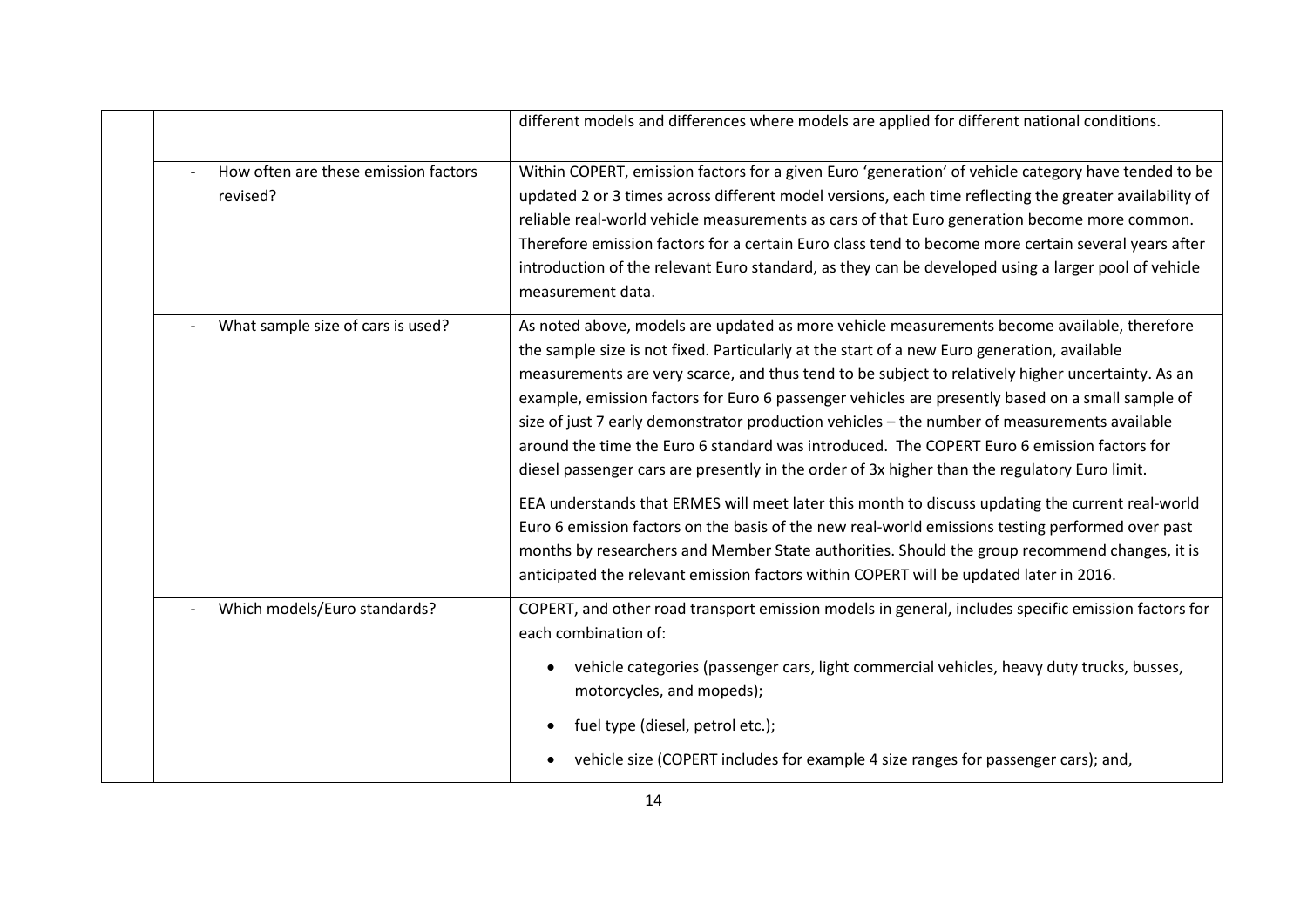|   |                                                                                                                                                                                                                                                                                                                                                              | Euro generation (from different pre-Euro vehicle types through to Euro 6).<br>$\bullet$                                                                                                                                                                                                                                                                                                                                                                                                                                                          |
|---|--------------------------------------------------------------------------------------------------------------------------------------------------------------------------------------------------------------------------------------------------------------------------------------------------------------------------------------------------------------|--------------------------------------------------------------------------------------------------------------------------------------------------------------------------------------------------------------------------------------------------------------------------------------------------------------------------------------------------------------------------------------------------------------------------------------------------------------------------------------------------------------------------------------------------|
| 8 | There have been discussions surrounding cold<br>starts of vehicles and the issue of manufacturers<br>constructing vehicle engines so that nitrogen<br>oxides are being emitted unfiltered into the air<br>at low temperatures. In cold climatic conditions,<br>cold starts and cold ambient temperatures are<br>normal conditions for several months a year. |                                                                                                                                                                                                                                                                                                                                                                                                                                                                                                                                                  |
|   | How do you view the current technology<br>used (for filtration of NOx)?                                                                                                                                                                                                                                                                                      | As noted earlier, EEA has no technical competencies in the area of vehicle emissions testing. We are<br>therefore not technically qualified to comment upon this issue. We have however noted comments<br>from previous speakers at EMIS hearings observing the lower emission levels able to be achieved in<br>the USA where the $NOx$ emission standards are stricter and therefore where vehicle manufactures<br>have been incentivised/required to implement more effective solutions e.g. use of combined<br>emission control technologies. |
|   | What would your recommendations for<br>improvement be to the automobile<br>industry?                                                                                                                                                                                                                                                                         | Please see preceding answer.                                                                                                                                                                                                                                                                                                                                                                                                                                                                                                                     |
|   | Should data from cold starts and cold<br>ambient temperatures as well as<br>gradient of the roads be taken into<br>account when analysing the data from<br>the "real" driving conditions?                                                                                                                                                                    | Please see preceding answer. We would only add that the concept of monitoring RDE emissions is<br>that they should reflect as far as practicable real driving emissions under real operational<br>conditions. It will be important that the agreed RDE protocols are fully respected and representative<br>of real conditions.                                                                                                                                                                                                                   |
| 9 | Can you quantify the impacts of<br>exceedance of EU NO2 limit values as<br>regards the environment and public                                                                                                                                                                                                                                                | This assessment was performed by EEA for the first time in 2015, and the results are documented in<br>the Air Quality in Europe $-2015$ report. Significant health benefits would be gained were Member<br>States to meet the air quality limit for NO <sub>2</sub> in all areas. The estimated health gain attributable to                                                                                                                                                                                                                      |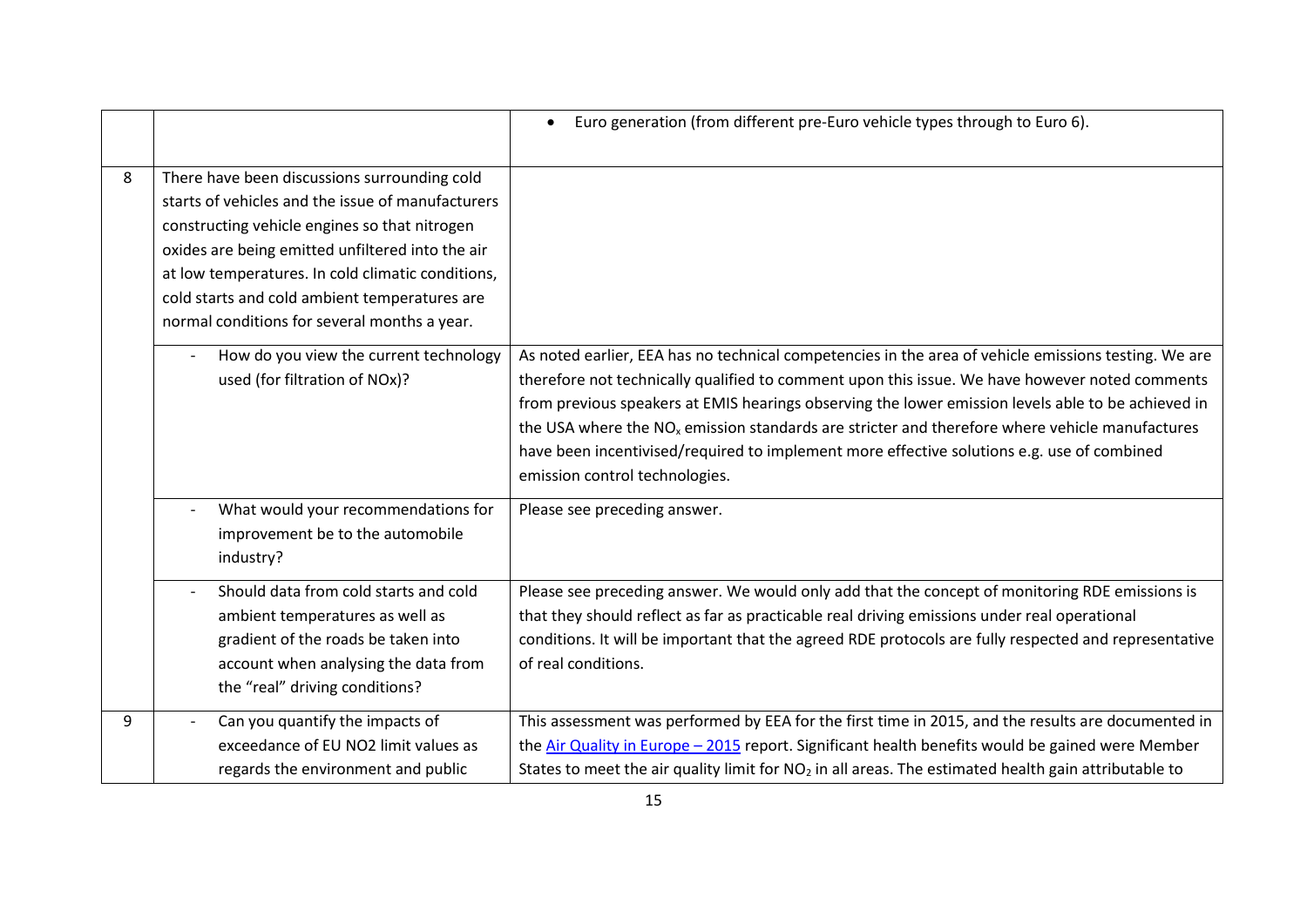| health?        |                                                                                                                                                             | compliance with the NO <sub>2</sub> annual mean limit value of 40 $\mu$ g/m <sup>3</sup> at all locations (in terms of avoided<br>years of life lost (YLL) would have been approximately 205 000 life years for the EU-28 in 2012. This<br>compared to a total of 800 000 years of life lost attributable to NO <sub>2</sub> exposure in that year.                                                                                                                                                                                                                                                                                                                                                                                                                                                                                                                                                                                                                                |
|----------------|-------------------------------------------------------------------------------------------------------------------------------------------------------------|------------------------------------------------------------------------------------------------------------------------------------------------------------------------------------------------------------------------------------------------------------------------------------------------------------------------------------------------------------------------------------------------------------------------------------------------------------------------------------------------------------------------------------------------------------------------------------------------------------------------------------------------------------------------------------------------------------------------------------------------------------------------------------------------------------------------------------------------------------------------------------------------------------------------------------------------------------------------------------|
|                |                                                                                                                                                             | In estimating these health impacts, EEA follows the recommendations of the World Health<br>Organization (WHO) that potential impacts at concentrations below 20 $\mu$ g/m <sup>3</sup> are not quantified.<br>The estimated benefits may therefore be underestimated (and there remain large uncertainties<br>associated with the estimation of health impacts of air pollution). There are a number of on-going<br>initiatives that aim to improve the state of knowledge on this topic.                                                                                                                                                                                                                                                                                                                                                                                                                                                                                          |
| November 2015? | Can you explain the difference between<br>the estimated premature deaths as<br>assessed by the DEFRA for the UK and<br>the ones included in EEA report from | The EEA's Air Quality in Europe - 2015 report estimates 14 100 premature deaths were attributable<br>to NO <sub>2</sub> exposure for the UK in 2012. A 2015 Defra report reports a higher estimate of 23 500 deaths<br>annually in the UK.<br>The differences in estimates are due to the different assumptions and methodological approaches<br>undertaken. The EEA methodology is designed to allow a comparable estimate of health impacts for<br>all its member countries. The method is relatively conservative, considering concentrations at<br>'background' stations (both rural and urban/suburban), in order to elaborate concentration maps at<br>10 km x 10 km resolution for all of Europe. These maps are subsequently merged into a 1 x 1 km<br>map using a population density grid. For NO <sub>2</sub> , following the recommendation by WHO, EEA only<br>estimates impacts for concentrations above 20 $\mu$ g/m <sup>3</sup> , which can therefore lead to some |
|                |                                                                                                                                                             | underestimation of the impacts.<br>We understand that the DEFRA report applies different methods, informed e.g. for NO <sub>2</sub> by interim<br>recommendations from the UK Committee on the Medical Effects of Air Pollutants (COMEAP)<br>working group on NO <sub>2</sub> . A more detailed national model is used (1 x1 km resolution), coupled with<br>population weighted concentrations. Also, impacts for all NO <sub>2</sub> concentration levels are considered<br>in the calculation - this is likely to be a main reason for the different estimates.                                                                                                                                                                                                                                                                                                                                                                                                                 |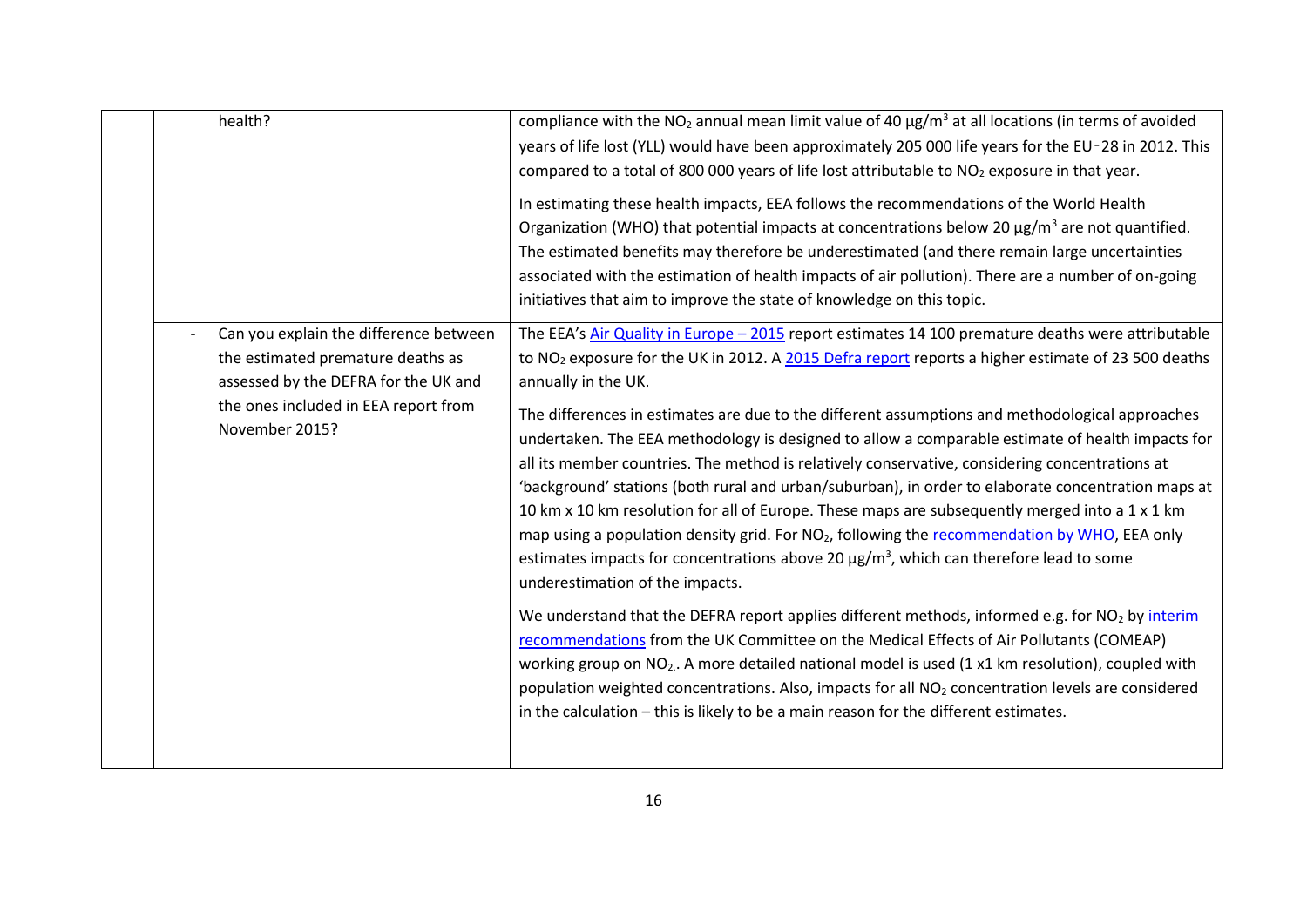| 10 | What is the impact of discrepancy                                                                                                                                                                                                                                                                                                            | Two issues presently hinder a robust analysis of these questions:                                                                                                                                                                                                                                                                                                                                                                                                                                                                                                                                                                                                                                                                                                                                                                                                                                                                                                                                 |
|----|----------------------------------------------------------------------------------------------------------------------------------------------------------------------------------------------------------------------------------------------------------------------------------------------------------------------------------------------|---------------------------------------------------------------------------------------------------------------------------------------------------------------------------------------------------------------------------------------------------------------------------------------------------------------------------------------------------------------------------------------------------------------------------------------------------------------------------------------------------------------------------------------------------------------------------------------------------------------------------------------------------------------------------------------------------------------------------------------------------------------------------------------------------------------------------------------------------------------------------------------------------------------------------------------------------------------------------------------------------|
|    | between emissions of diesel vehicles in<br>normal use and the type approval limit<br>values on ambient air concentrations of<br>NO2?<br>To what extent are the exceedances of<br>the EU NO2 limit values by Member<br>States due to the non-compliance of<br>diesel vehicles as regards the NOx limits<br>for Euro5 and Euro6 in normal use? | First, the type approval measurement values for vehicle $NOx$ emissions are not publicly<br>available. This is in contrast to type approval $CO2$ measurements which are available to<br>allow such comparisons. Instead, at present researchers can only assume that all vehicles<br>emit as a maximum the type approval (Euro) limit value when tested.<br>Second .there remain only limited measurements of real-world driving emissions (RDE) NO <sub>x</sub><br>emissions for different vehicle types. Thus significant uncertainties remain in estimating<br>road transport emissions, particularly for newer Euro technologies for which relatively few<br>real-world vehicle measurement have been available. This situation should improve in the<br>future as a result of the recent agreements on RDE monitoring. Nevertheless, it will be<br>important that this new information is easily and publicly accessible to allow its use in<br>environmental assessments to inform policy. |
|    |                                                                                                                                                                                                                                                                                                                                              | Recent work by the International Institute for Applied Systems Analysis (IIASA) for the Environment<br>Directorate-General of the European Commission as part of work on the revision of the Thematic<br>Strategy on Air Pollution has, however, gone a long way in terms of addressing these questions.<br>IIASA modelled the difference between real-world and the type approval (Euro) limit values for<br>diesel passenger cars and vans, and modelled the resulting estimated number of exceedances of<br>the EU NO <sub>2</sub> limit value for more than 2000 monitoring stations across the EU-28 (see shaded areas<br>on chart). Their estimates show that in 2015 for example, ca. 60% of the expected EU NO <sub>2</sub><br>exceedances are due to the emissions gap.                                                                                                                                                                                                                  |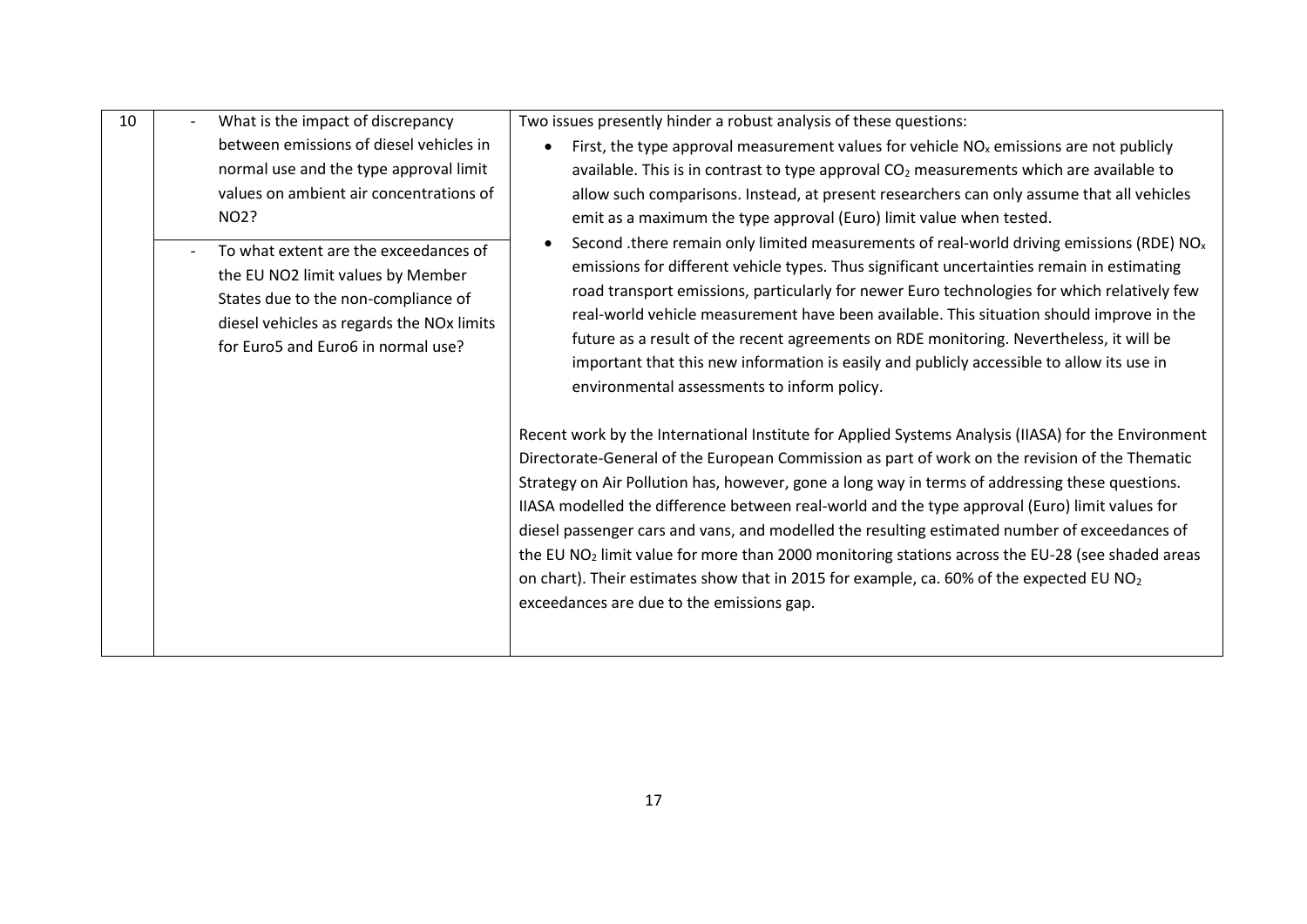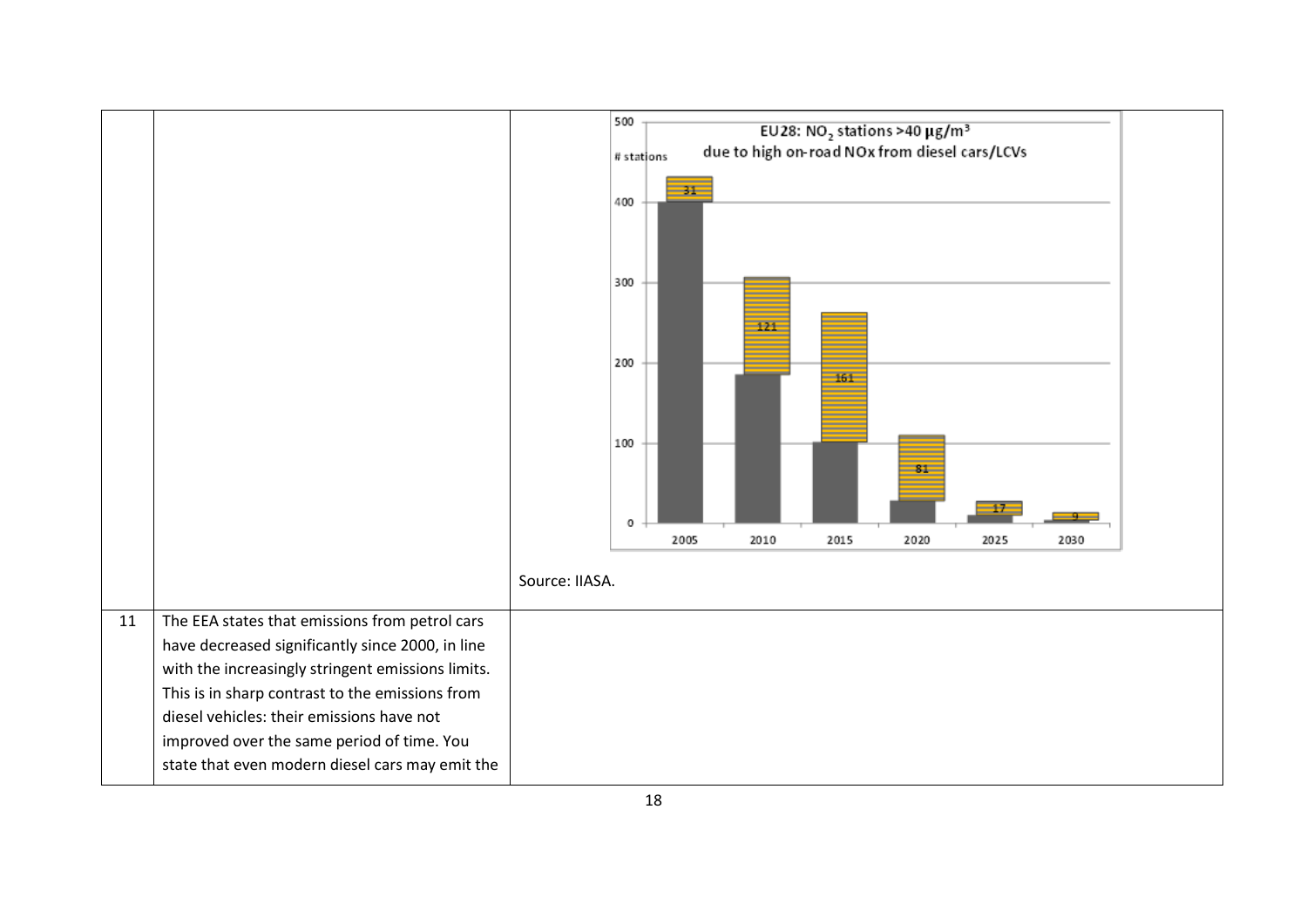|    | same amount of NO <sub>x</sub> as earlier Euro<br>technologies or even pre-Euro cars (page 27 of<br>your report "Explaining road transport<br>emissions"). |                                                                                                                                                                                                                                                                                                                                                                                                                                                                                                                                                                                                                                                                                                                                                                                                                                                                                          |
|----|------------------------------------------------------------------------------------------------------------------------------------------------------------|------------------------------------------------------------------------------------------------------------------------------------------------------------------------------------------------------------------------------------------------------------------------------------------------------------------------------------------------------------------------------------------------------------------------------------------------------------------------------------------------------------------------------------------------------------------------------------------------------------------------------------------------------------------------------------------------------------------------------------------------------------------------------------------------------------------------------------------------------------------------------------------|
|    | What did the EEA do in order to push for<br>a better protection of the environment<br>and an improved compliance of road<br>emission policies?             | Please see answer to question 1.                                                                                                                                                                                                                                                                                                                                                                                                                                                                                                                                                                                                                                                                                                                                                                                                                                                         |
| 12 | It is the Commission's responsibility to make<br>sure that air quality standards are maintained.<br>How can the EEA contribute to this goal?               | It is indeed the European Commission's responsibility to ensure enforcement and compliance with<br>air quality standards, and the European Commission uses for that purpose data and information<br>reported through the EEA / European environment and information network (Eionet).<br>Effective implementation, more broadly, is the responsibility of the European Commission together<br>with the Member States. EEA can contribute by expanding the knowledge base for policy<br>implementation and this is a key focus of the EEA's work programme. In concrete terms, we aim to<br>do this by improving the content, accessibility and use of European-level environmental information<br>by providing policy-relevant feedback to long-established and emerging policy frameworks,<br>objectives, and targets through reporting on progress in recognised environmental themes. |
|    | How would you assess and evaluate the<br>contribution of your Agency to this goal?                                                                         | The EEA strives to work effectively within the mandate it was given by the European institutions,<br>making full use of its allocated resources to deliver its annual work programme. In doing so, it aims<br>to deliver the specific mandate defined by the European Parliament and the Council: to provide the<br>Community and Member States with 'objective, reliable and comparable information at European                                                                                                                                                                                                                                                                                                                                                                                                                                                                         |